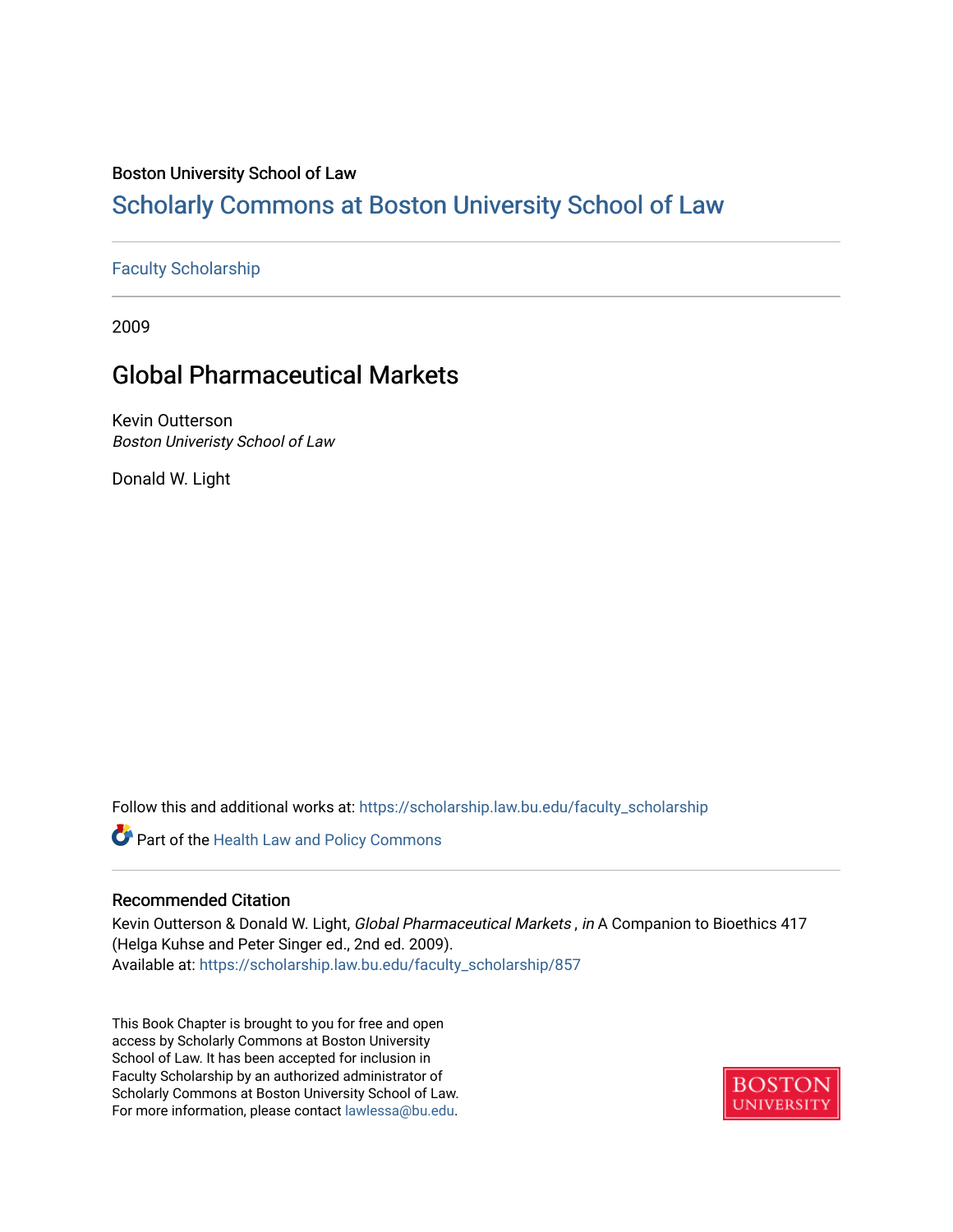

# **GLOBAL PHARMACEUTICAL MARKETS**

Boston University School of Law Working Paper No. 10-05 (March 5, 2010)

Kevin Outterson

Donald W. Light

This paper can be downloaded without charge at:

http://www.bu.edu/law/faculty/scholarship/workingpapers/2010.html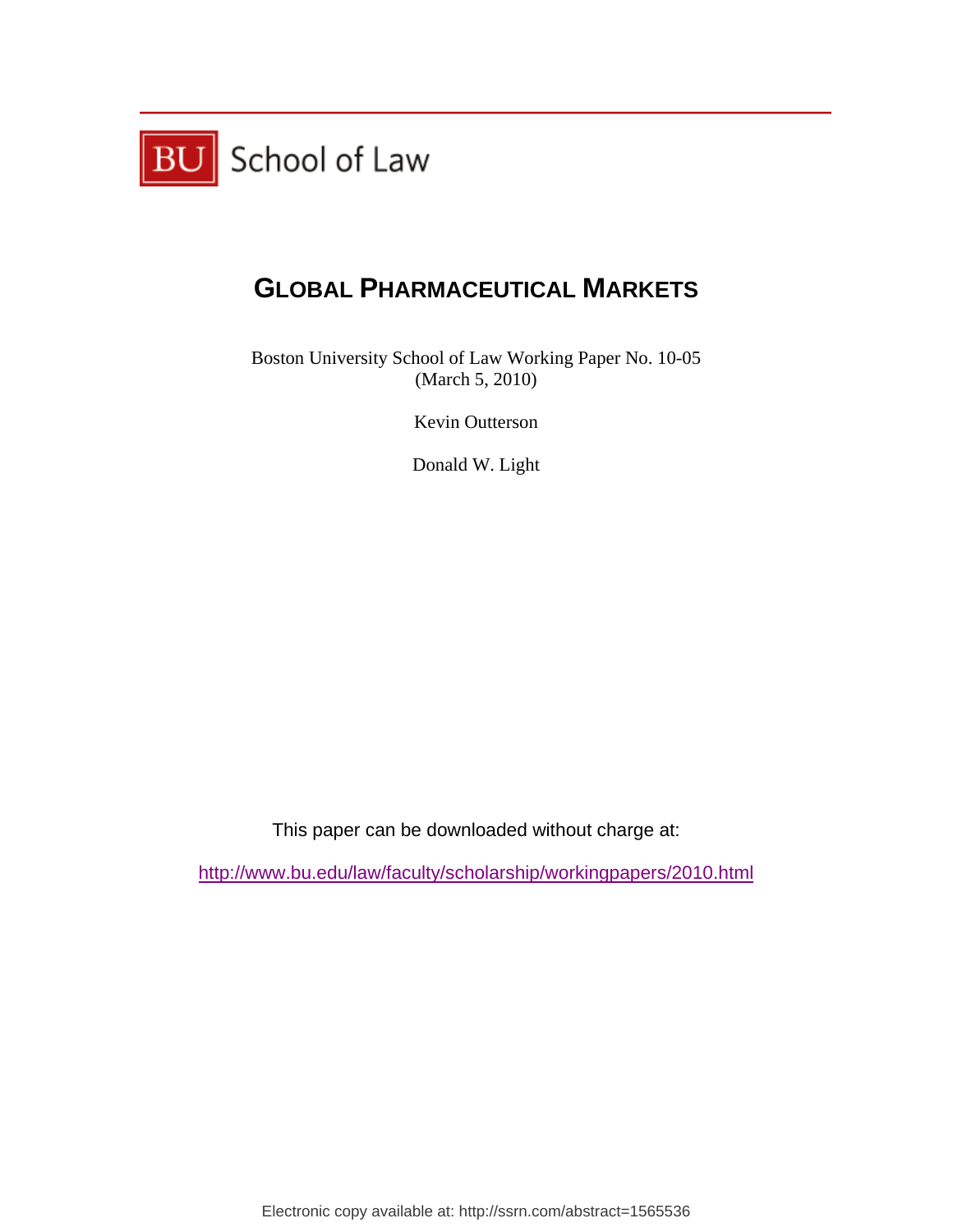### Abstract:

The high price of patented drugs lies at the heart of a major global public health crisis: the global poor are often denied access to lifesaving drugs due to high cost. Do global drug companies owe ethical or legal duties to make their drug patents available for the world's low- and medium-income populations? We suggest that they do, through an exploration of the exceptions surrounding the "duty of rescue" - more precisely, the doctrine in US tort law that does not impose a duty to rescue absent special circumstances such as having contributed to the risk and enjoying special relationships to the endangered person. We find that these special circumstances are surprisingly applicable to global pharmaceutical markets, with both legal and ethical implications for global intellectual property law.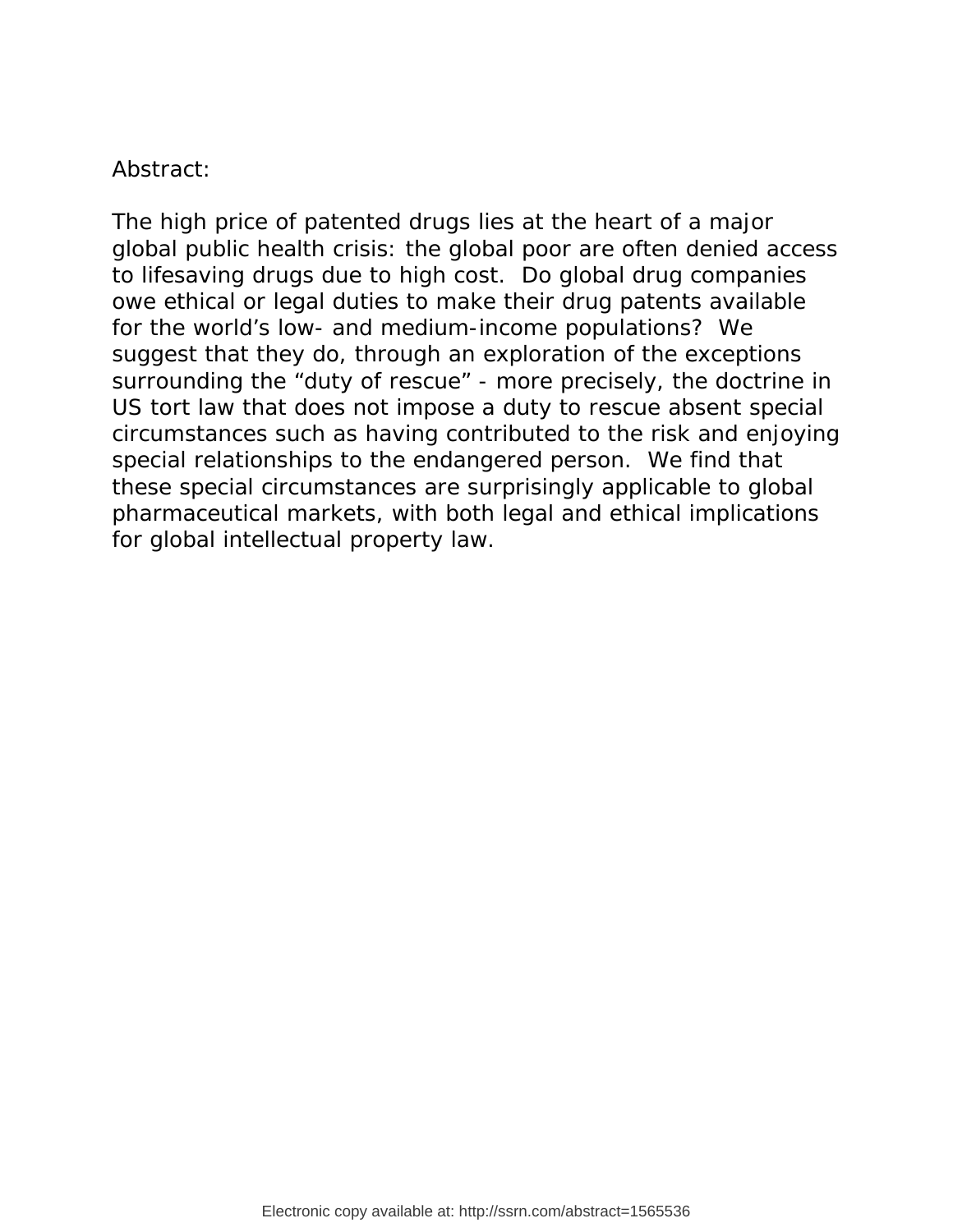#### Global Pharmaceutical Markets

#### Kevin Outterson and Donald W. Light

*in*

A COMPANION TO BIOETHICS (2009,  $2^{ND}$  ED.) (Helga Kuhse & Peter Singer, eds.)

#### **I. Introduction**

We live in a world of both abundance and scarcity. Global pharmaceutical markets share this pattern. Abundance and wealth demonstrates what medicines are possible, especially for the billion people who enjoy high incomes. Scarcity and poverty interject reality for most of the rest of humanity, with devastating effect on health. The high price of patented drugs lies at the heart of a major global public health crisis: the global poor are often denied access to lifesaving drugs due to high cost. Paul Hunt, the United Nations Special Rapporteur on the right to health, clearly describes the problem:

"Almost 2 billion people lack access to essential medicines. Improving access to existing medicines could save 10 million lives each year, 4 million of them in Africa and South-East Asia. Access to medicines is characterised by profound global inequity. 15% of the world's population consumes over 90% of the world's pharmaceuticals." (Hunt 2007).

Pricing policies are a major contributor to this situation. Oxfam estimates that 85% of the world is effectively excluded from the market for medicines due to price. (Oxfam 2007) The World Health Organization estimates that 10 million people die each year due to lack of access to existing medicines and vaccines. (WHO 2004) The human and economic costs of inadequate access are staggering. Estimates of the financial cost of inadequate access to drugs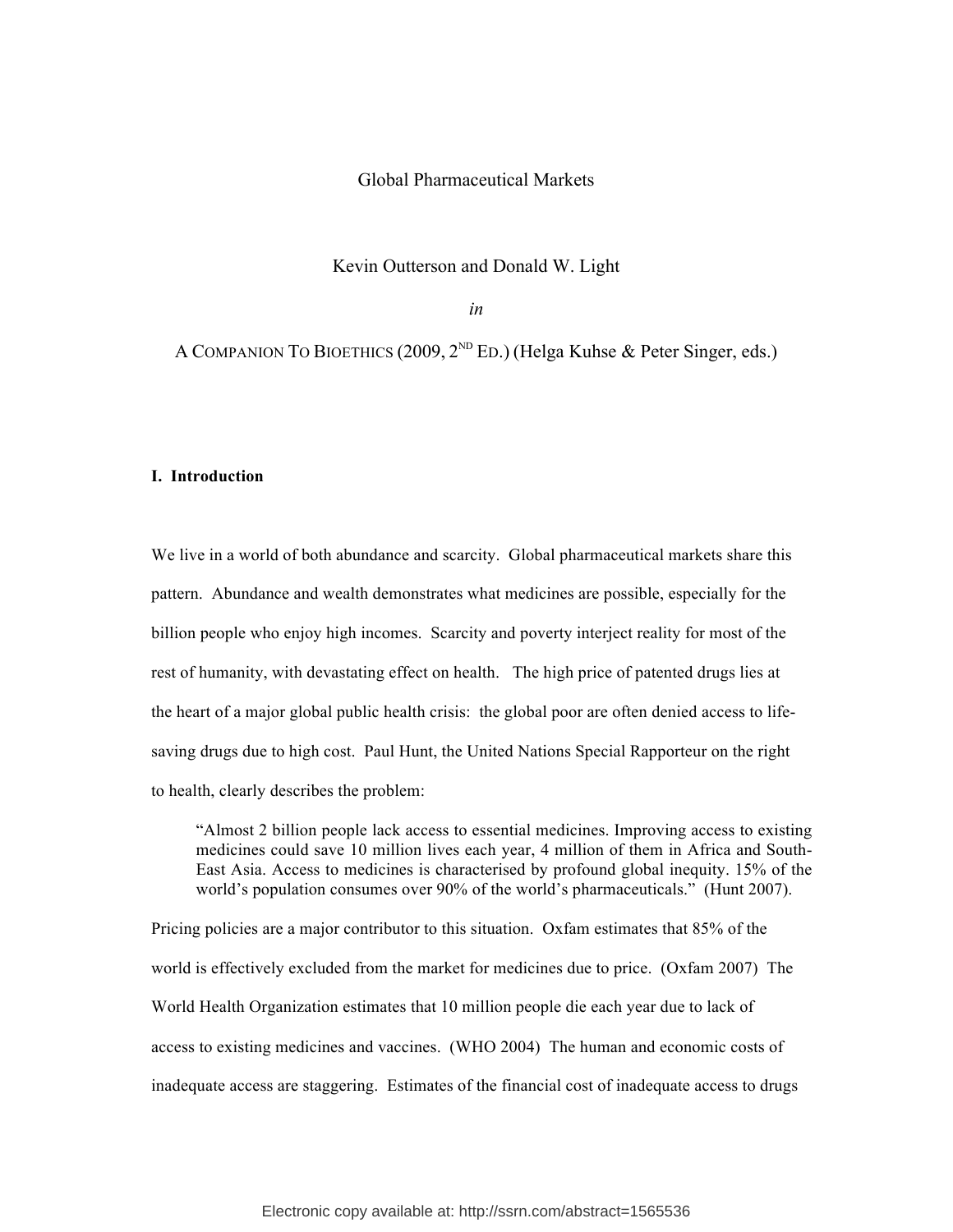range in the tens of billions in high-income countries and much worse, as a percentage of gross domestic product, in low- and medium-income countries. (WHO 2006; DFID 2004)

Global access to essential medicines involves both ethical and legal issues. This essay uses the language and forms of the law in order to make ethical observations on the structure and functioning of the global intellectual property system. Law is a socially created institution, with local and global effects. We need an accurate picture of the impact of global intellectual property law in order to evaluate the choices we have made and the alternatives that are available.

For better or for worse, the World Trade Organization's Agreement on Trade-Related Aspects of Intellectual Property Rights (TRIPS) is the global legal nexus for access to medicine. In TRIPS-related discussions, two sets of arguments are usually forwarded. Some argue that pharmaceutical prices are necessarily high because innovation requires it. Pharmaceutical companies demand patents as an incentive for future innovation. They posit that the research and development enterprise must be nurtured by high prices in order to yield the next generation of breakthrough therapies. Patent-based drug companies have steadfastly opposed involuntary access initiatives and claim that market-based pricing is generally both legal and ethical. (Bale 2002)

Others counter that much of the profits going to pharmaceutical companies are used for marketing and other expenses rather than for research and development (Angell 2004; Avorn 2004; Goozner 2004; Barton & Emanuel 2005) and that without affordable access, innovation is a cruel taunt for the poor. New wonder drugs will not improve health unless patients are actually able to use them. A pill you cannot afford isn't effective. Medicines, according to this argument, are not normal market goods to be distributed primarily to the wealthy. Health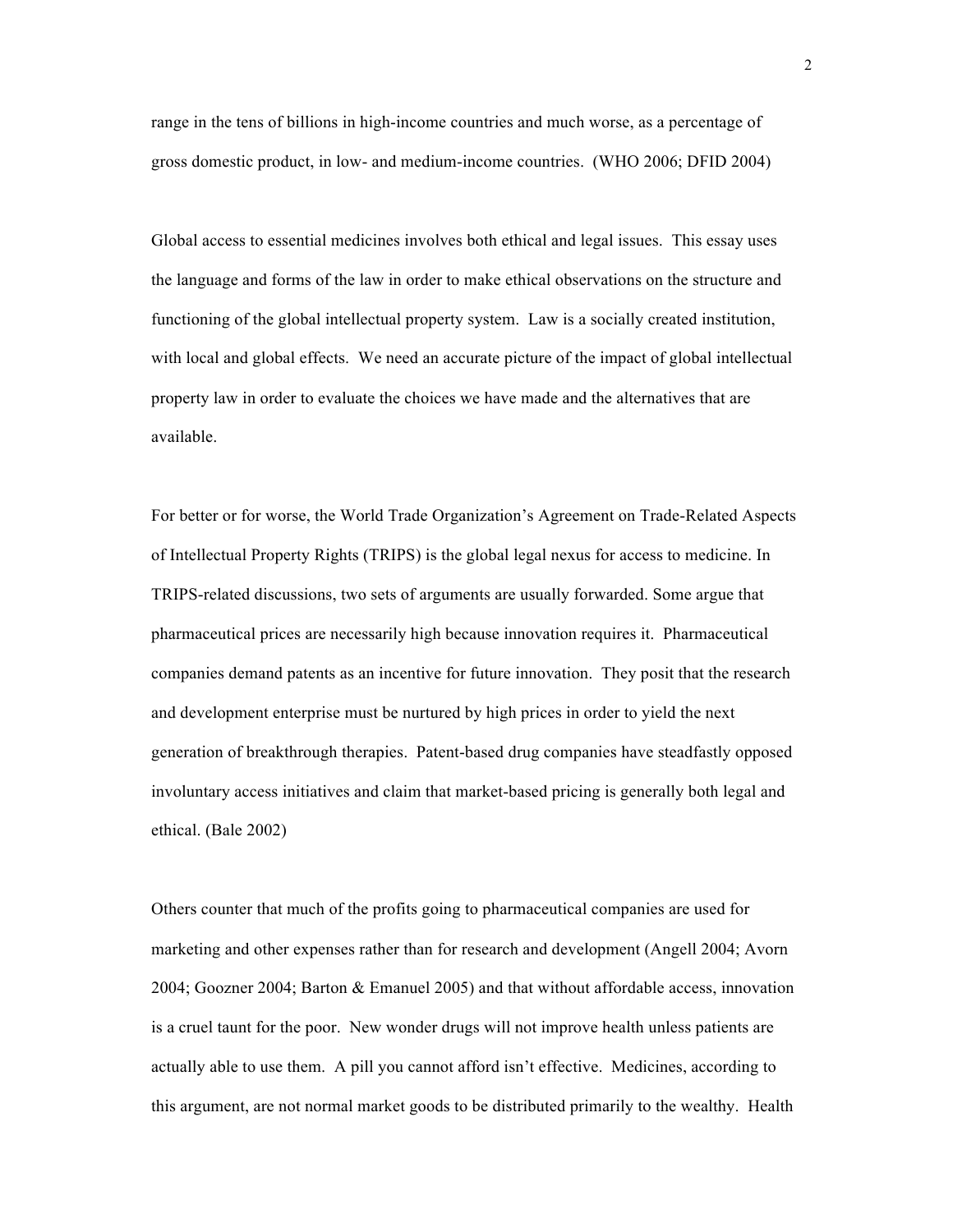and human rights activists, among others, seek to reduce financial barriers to access to patented medications. Some argue that is ethical to intervene in public health emergencies, even if patent laws must be modified (Oxfam 2007; Hunt 2007; 't Hoen 2002; MSF 2004); indeed it may be unethical to stand by and not act (Singer 1972; Unger 1996).

Some scholars address both problems simultaneously, looking for ways to provide lost-cost generic medicines without undermining optimal innovation incentives. (Love & Hubbard 2007; Outterson & Kesselheim 2008; Outterson 2005; Hollis 2005; Pogge 2005b; Pogge 2005c; Fisher & Syed 2008; Finkelstein & Temin 2008) One such proposal is differential or equity pricing. A prominent example is the AIDS treatment crisis. Differential pricing permits antiretroviral drugs for AIDS to be sold cheaply or donated in low- and mediumincome populations, while maintaining high prices in high-income markets like the United States. In theory, high prices in high-income markets support innovation, while lower prices in low- and medium-income markets improve access. (WHO 2001) Actual implementation of differential pricing has been disappointingly limited, with companies unwilling to undertake it on a sufficient scale. (Oxfam 2007).

Patent law also provides a safety valve for access while supporting innovation. Under the laws of many countries, patent rights may be modified to support other important goals, such as public health, government use, or to enhance competition. *Compulsory licenses* are one important process of modulating patent rights in light of these other objectives. Several countries have used compulsory licenses for public health purposes, most notably Thailand and Brazil, including drugs other than AIDS antiretrovirals. The patent-based drug companies have vigorously opposed these efforts, despite unequivocal support for the practice in the TRIPS Agreement. (Outterson & Kesselheim 2008)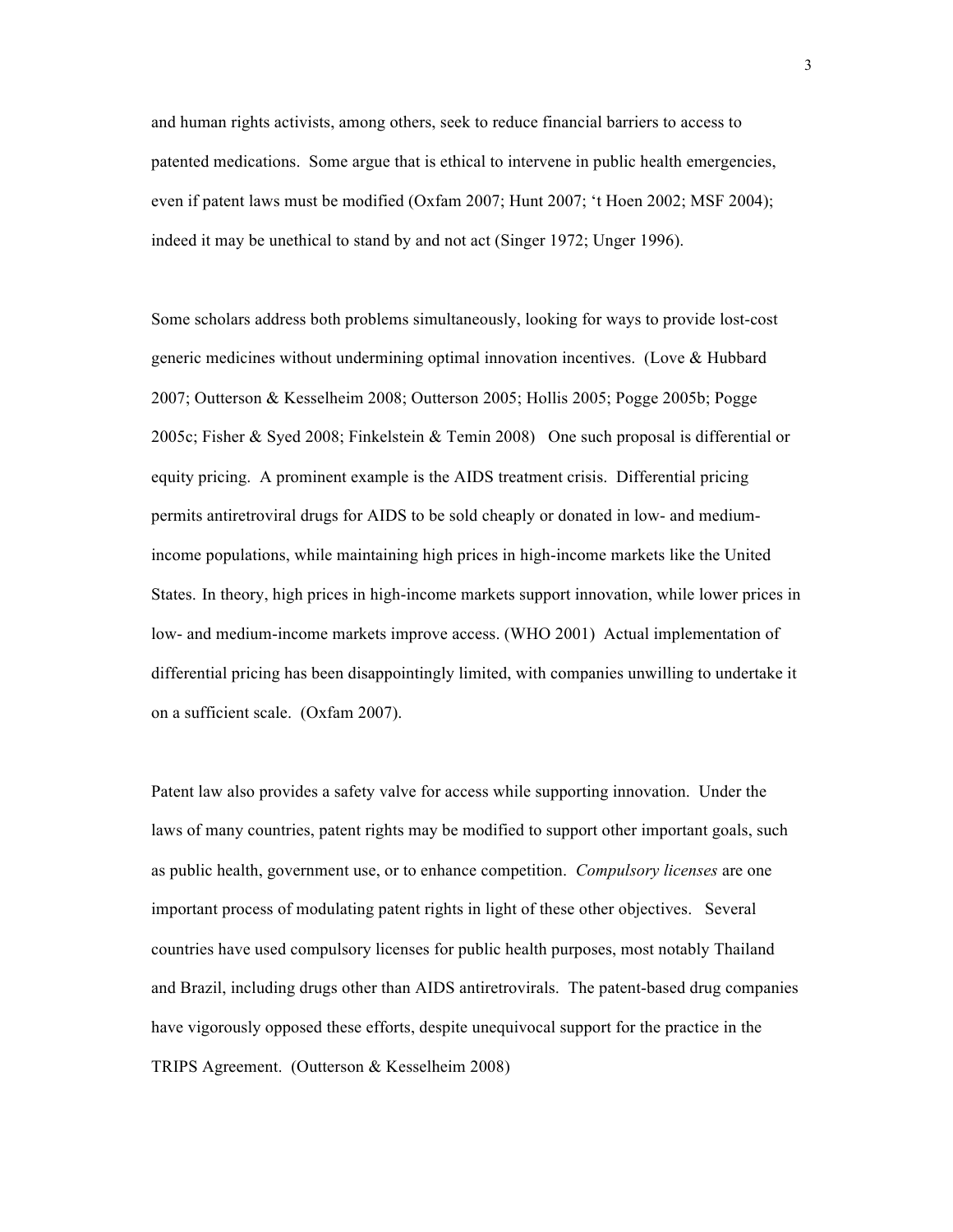One of the most innovative ideas in this field is generally attributed to James Love and Tim Hubbard. They propose decoupling markets for medicine from markets for innovation, using huge prize funds to stimulate innovation. The patent system remains untouched, but the prize funds purchase drug patents according to their health impact. These drugs essentially become generic immediately after the patent is purchased. Global and local coordination functions are supported through a global research and development treaty and patent pools. (Love & Hubbard 2007; KEI 2007) Three other research groups have subsequently proposed other decoupling mechanisms. Aidan Hollis and Thomas Pogge are working on a health care innovation prize fund project to link the market for medicines more efficiently to health needs. (Hollis 2005; Pogge 2007b) Two Harvard researchers propose a global credit-trading system based on actual health needs rather than merely ability to pay. (Fisher  $&$  Syed 2008) Two MIT researchers propose separating drug discovery from drug marketing, with public funding of the research and development phase. (Finkelstein & Temin 2008). These major reforms are the subject of intense discussion at the present time in various international organizations such as the WHO and WTO.

One important normative assumption in these approaches is that if we can promote access without harming innovation, then we should do so. In the language of a legal analogy, it assumes that we have an ethical duty to rescue people who need essential medicines, especially when the rescue can be accomplished with minimal risk and cost. In the next section, we examine a modest duty to rescue in the context of global intellectual property rights in medicines.

#### **II. The Shipwreck of** *The Richmond* **and the Duty to Rescue**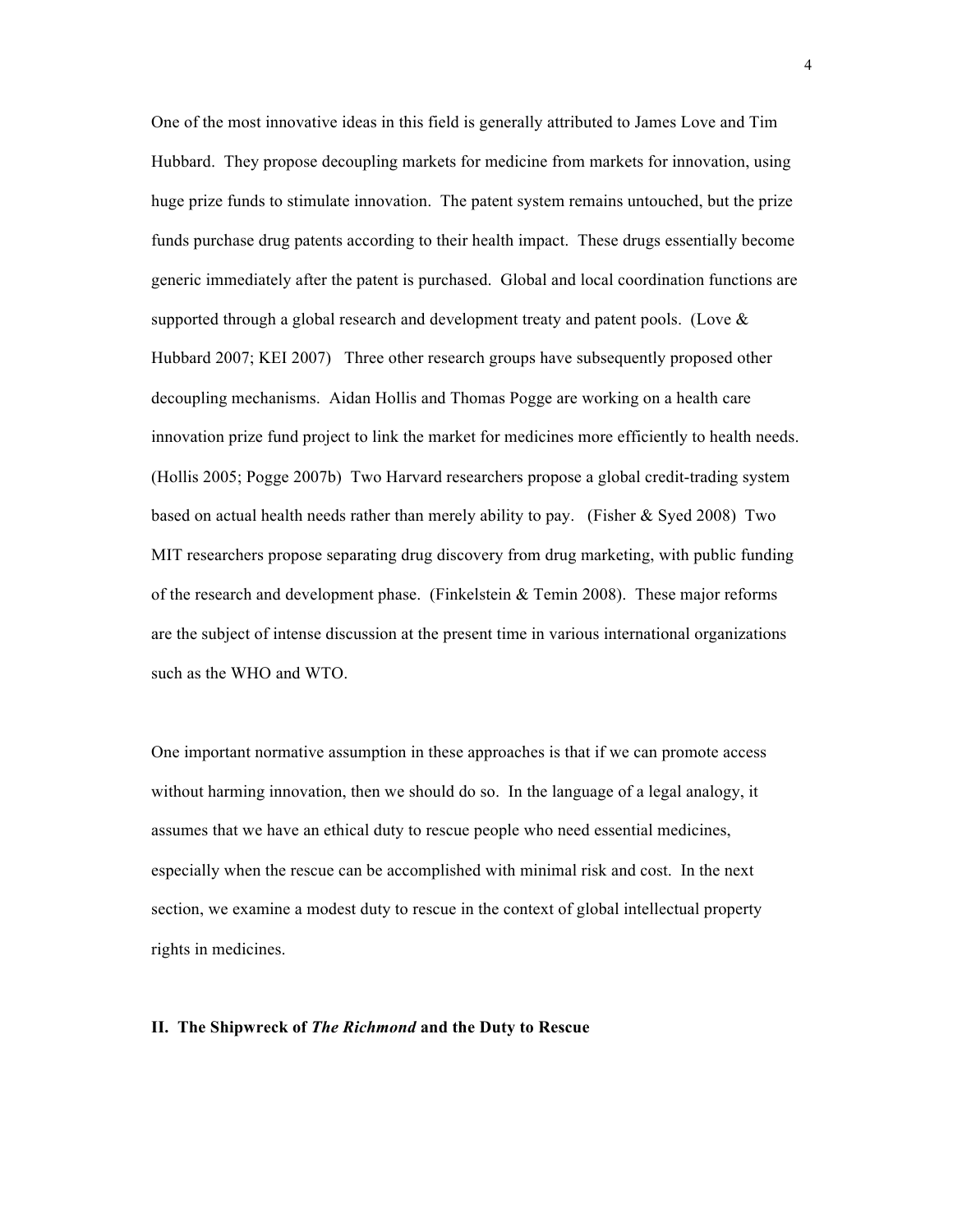On August 2, 1849, the whaling vessel *Richmond* ran aground in the Bering Straits, near present-day Alaska. The *Richmond* was hunting whales during the brief weeks that those waters were navigable in the mid-19<sup>th</sup> century. The crew could not repair the ship. The advancing polar ice was expected to arrive before the end of August. If the ship became icebound, both the crew and the valuable cargo would be lost. (With today's global warming, the *Richmond* would not be in immediate danger, as the Bering Straits no longer become icebound in September.)

Two days later, other whaling ships found the *Richmond* and rescued the crew. The masters of the *Panama* and the *Elizabeth Firth* purchased the oil and whalebone at a very low price, and then began the long voyage home to New York City via Cape Horn. Upon arrival in New York, the owners of the *Richmond* sued to set aside the sales contracts. They argued that the situation was one of extreme duress – stranded in the Artic while the sea ice closed in – and they should not be held to the "hard bargain" struck in such dire circumstances. Eventually, the US Supreme Court agreed in *The Richmond v. Jones*. 1

The facts of this case raise interesting ethical questions that can shed light on the debate over access to essential medicines. Did the masters of the *Panama* and the *Elizabeth Firth* have any duty to come to the aid of the *Richmond*? Can a rescuer take advantage of very desperate circumstances to negotiate a tough contract? Put another way, does a rescuer have some duty to act fairly during an emergency? (Lifshitz 2008)

The Supreme Court noted that the salvage "was effected in a couple of days, with some trouble and labor, but little or no risk or danger…" In such circumstances, the Court did not permit the rescuer to "take advantage of his situation, and avail himself of the calamities of

 <sup>1</sup> 60 U.S. 150 (19 How.150) (1856).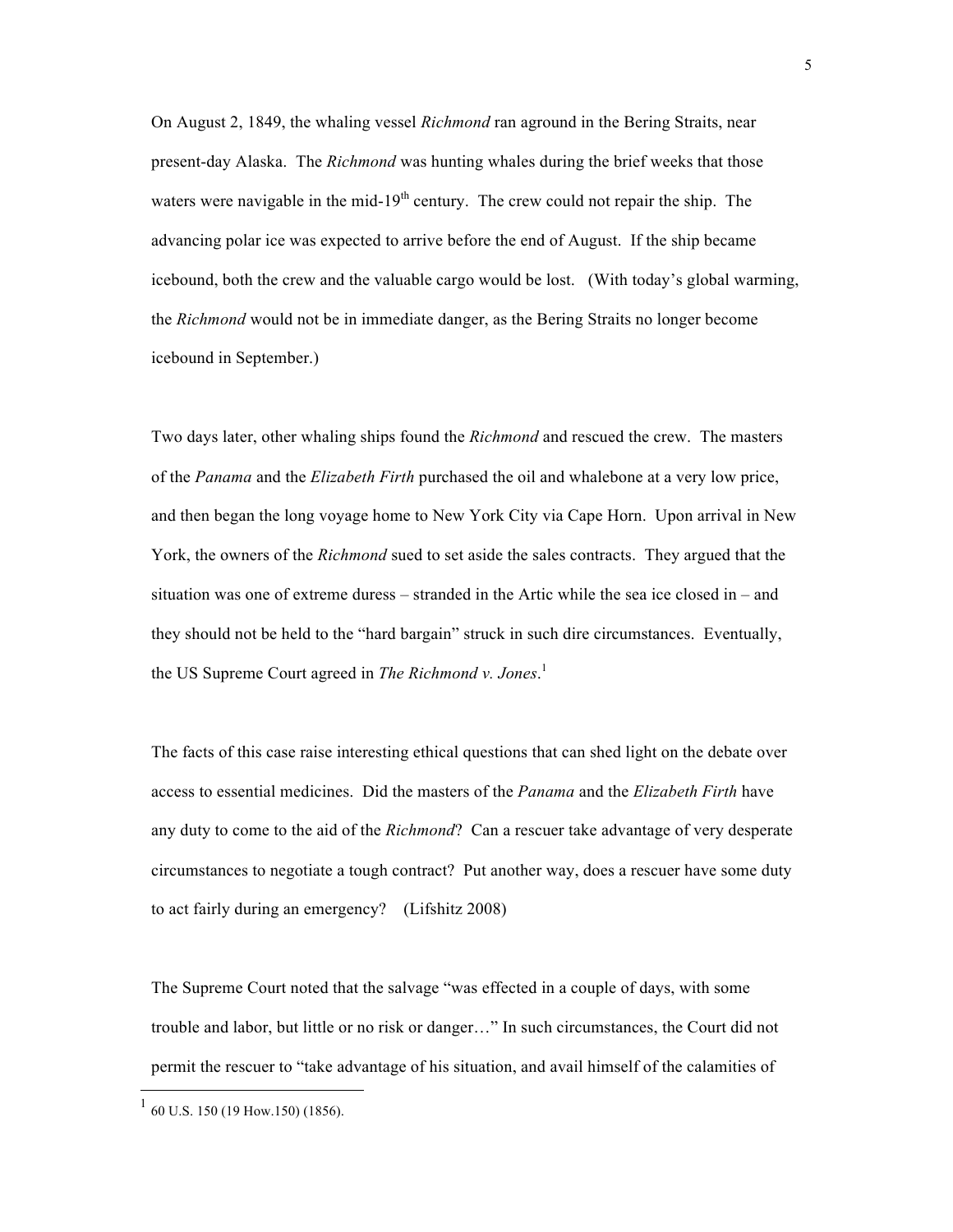others to drive a bargain; nor will they permit the performance of a public duty to be turned into a traffic of profit."

In *The Richmond* the risk to cargo and crew was grave and immediate; the whaling vessels *Panama* and *Elizabeth Firth* were well positioned to salvage; the risk and cost of salvage were modest; but there was no suggestion that either ship had contributed to the *Richmond's* accident. Some of the facts were peculiar, to be sure. The masters of the *Richmond* and the *Elizabeth Firth* were brothers. The owners of the *Richmond* argued that the brothers may have colluded in the bargain sale, but the Supreme Court did not decide this issue, relying instead on the "public duty" of ships to avoid hard bargains in desperate circumstances. According to the Court, the *Panama* and the *Elizabeth Firth* should be content with generous but not extortionate payment for their services. (Lifshitz 2008)

It should be noted that the common law of the United States does not recognize a general legal duty to rescue. In most circumstances, the law will permit an innocent bystander to remain aloof and refuse to offer life-saving aid. This case focuses on the compensation due from a voluntary salvage operation; neither ship was obliged to attempt a rescue. This principle is well established in U.S. common law. One classic problem for first year law students is the person on a bridge who could save a drowning child by simply throwing a rope. The common law is clear: a duty to rescue is not imposed, even if the rescue could be done easily with no risk. (Weinrib 1980; Heyman 1994; Volokh 1999; Hyman 2006; Romohr 2006; Lifshitz 2008)

Two exceptions to this rule are worth mentioning. First, if the bystander enjoys some special relationship, then a legal duty to rescue might be imposed. Examples include a shopkeeper who must assist an endangered customer in their store, or a therapist who must warn foreseen

6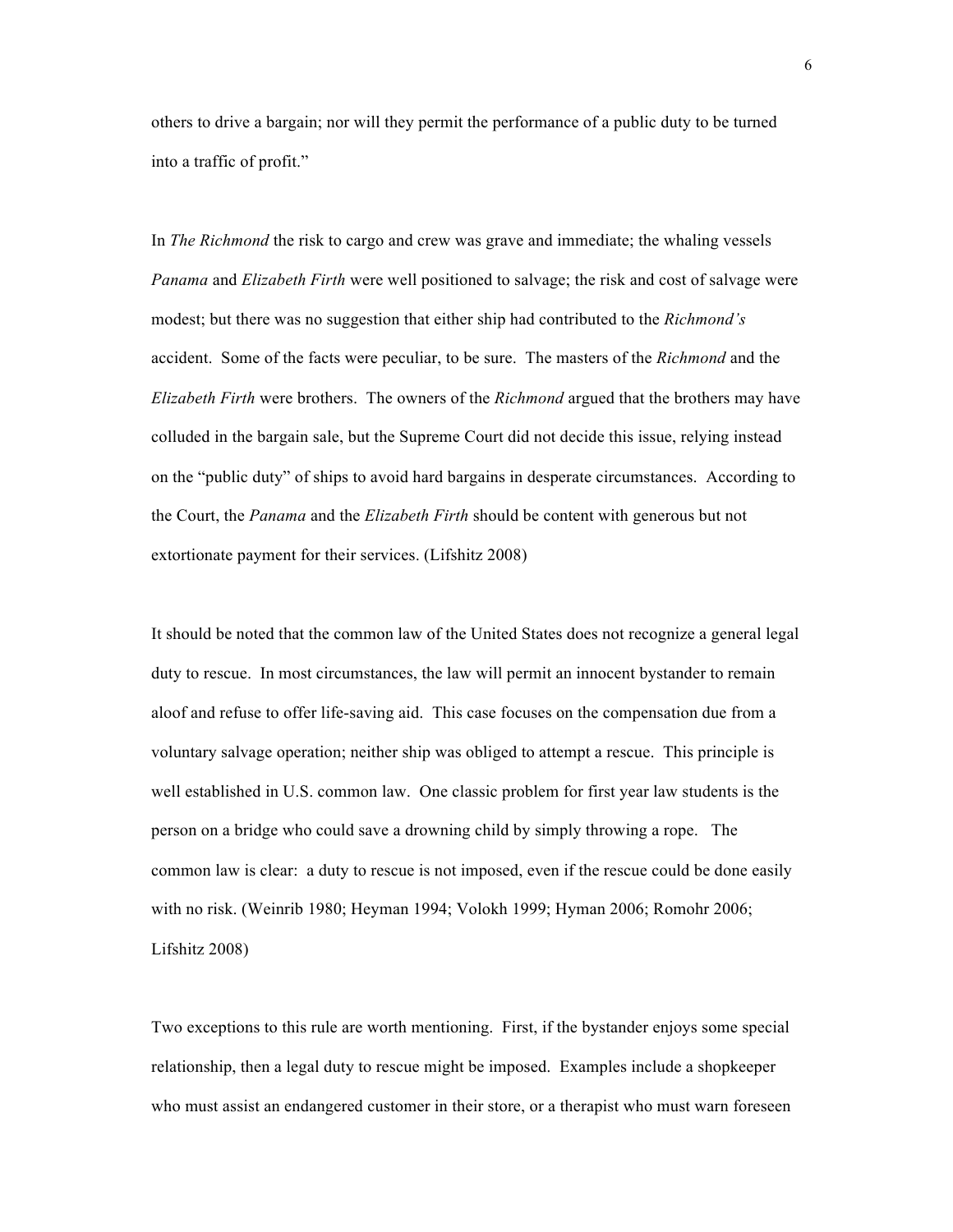victims that their client plans a violent act. In both cases, the special relationship entails a modest legal duty. Second, if the bystander was in some way responsible for the situation, or was impeding rescue by others, then a court might categorize the incident as misfeasance rather than nonfeasance, even absent any fault on the part of the bystander. For example, if your car breaks down on a dark road -- through no fault of your own -- the law may impose a duty to take steps to minimize the dangers created for other drivers. You cannot just leave the unlit car on the dark road, and claim innocent bystander status when an accident occurs. You must take some steps to minimize the risk you created: pull the car off the road, light a warning flare, or call the police. Likewise, you may be liable if you volunteer to rescue and do so negligently, or actively prevent others from undertaking a rescue. These exceptions are important analogies for the ethical case for global access, as we describe in the next section.

#### **III. The Ethics of Global Access to Essential Medicines**

Suppose we examine global intellectual property law and the access to medicines crisis through the lens of the *The Richmond* and the duty to rescue. Global pharmaceutical companies resist the notion that they are ethically compelled to rescue others by providing their drugs equitably to the poor. If they have no global corporate social responsibility in this area, the companies are free to remain disinterested bystanders, and sell their products at high prices in hard bargains with the world's poor. We seem untroubled that the poor cannot afford Rolex watches or fly first class. If medicines are an ordinary market good, then perhaps the same result should hold here.

In 1972, Peter Singer wrote a seminal essay on our utilitarian obligations to the distant poor and victims of tragedies, such as the millions destitute in East Bengal in 1971 (Singer 1972). If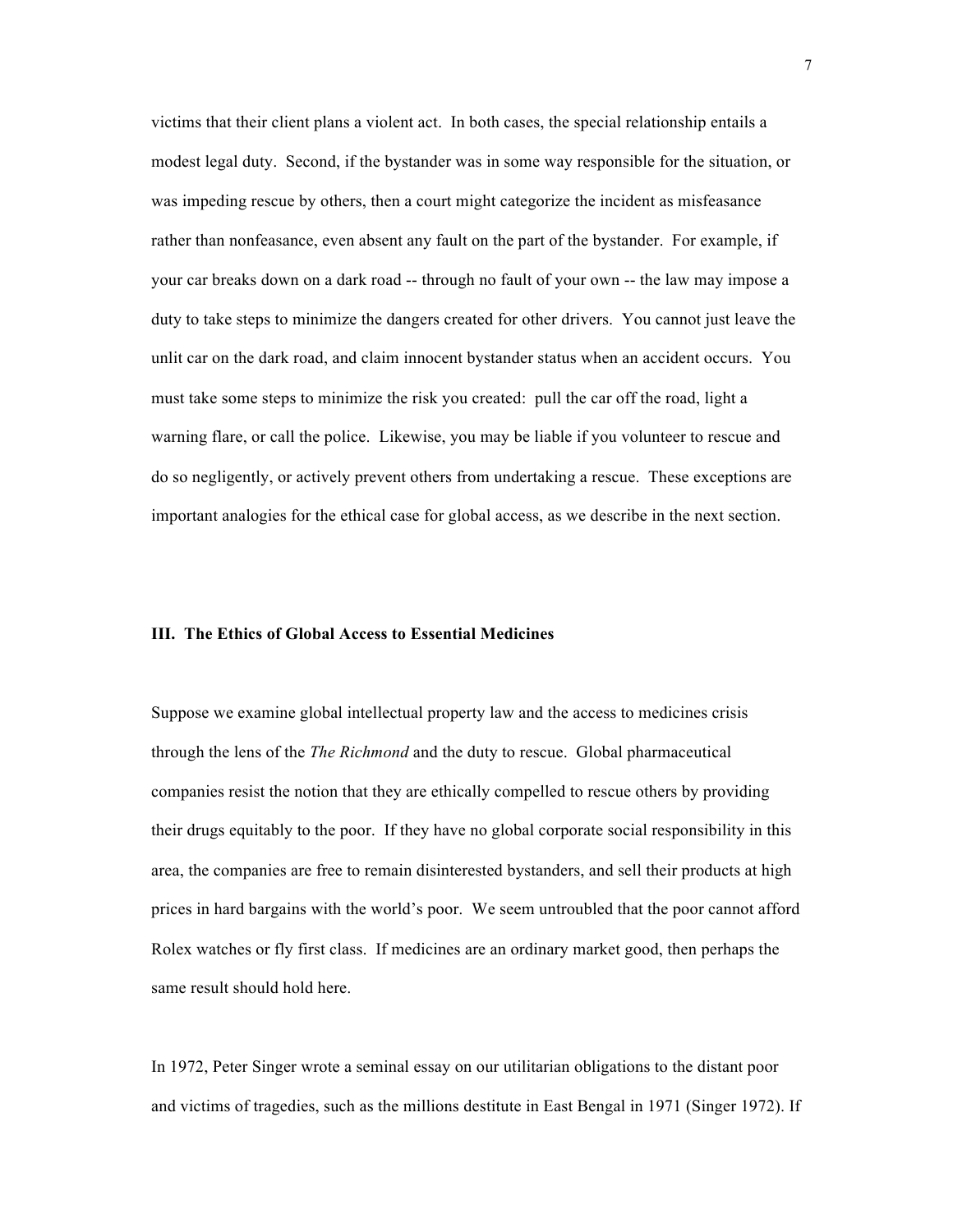we walk by a shallow pond, see a child drowning, and believe we should wade in and rescue her, even though we will get wet and muddy, Singer argued, then "It makes no moral difference whether the person I can help is a neighbor's child ten yards from me or a Bengali whose name I shall never know, ten thousand miles away." Secondly, Singer's principle makes no distinction between cases in which I am the only person who could possibly do anything and cases in which I am just one among millions in the same position." The principle is that "if it is in our power to prevent something bad happening, without thereby sacrificing anything of comparable moral importance, we ought, morally, to do it." This principle, "requires us only to prevent what is bad, and not promote what is good…" In the global access to medicines crisis, some individuals have acted with charity in order to provide needed medicines to the poor. These piecemeal efforts, while individually significant, do not recognize the institutional issues relating to health care systems in general and global pharmaceutical markets in particular. Significant change requires something beyond individual responses. Institutions, policies, laws, and markets must be revised if patented medicines are to be provided on a globally equitable basis.

In *Living High and Letting Die*, Peter Unger (1996) extends and refines Singer's original work through a series of test cases, like the man with a very nice car who sees a person lying by the road with a gash in his leg, waving for help as he bleeds profusely. Should you take the time and trouble to drive him to the hospital and have the inside of your nice car get soaked with blood? Even more disturbing is the man who leaves his priceless vintage Bugatti on a railroad siding, when he sees a runaway empty train barreling towards a child playing on the tracks. The man could run and throw the switch so the train would avert the child but destroy his Bugatti. Should he save the child? Most people think he should. Leaving aside fine points, responses indicate that people should be ready not only to help those in need but also make material sacrifices.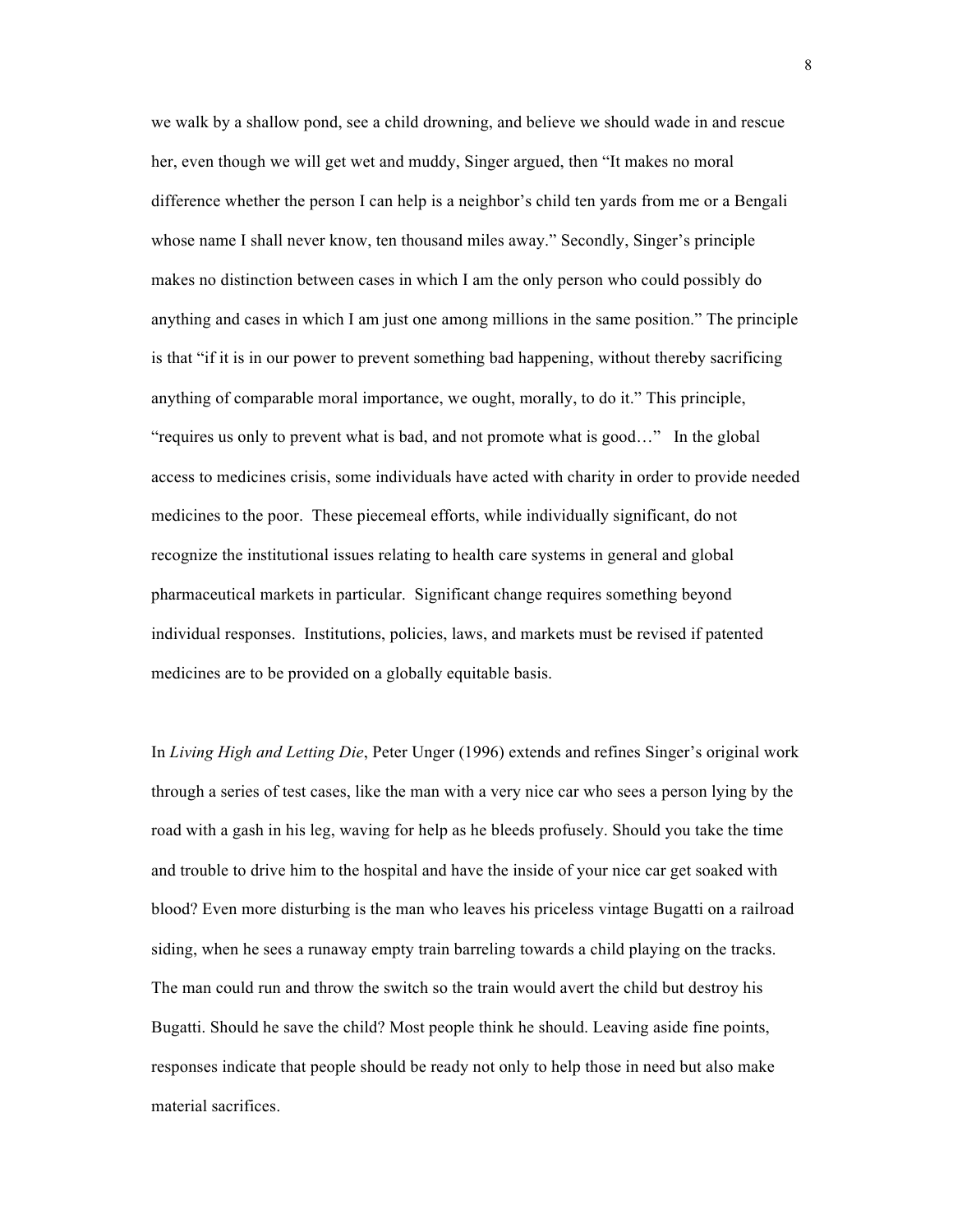Approaches not grounded in utilitarianism also describe a duty to rescue. In telling the parable of the Good Samaritan, Jesus of Nazareth didn't make the rescue effortless. The Good Samaritan expended time, effort, and money in a potentially risky situation to care for a stranger in need. Jesus blessed this example, telling his listeners to "Go and do likewise." (Luke 10:25-37, NIV).

Some, however, remain unconvinced. Responding to Singer, Jan Narveson (2003) writes, "I have seen no plausible argument that we *owe* something, as a matter of general duty, to those to whom we have done nothing wrong." Others, including libertarians, will have more difficulty defending this position in the context of global intellectual property rights, since those rights are state-created positive law.

Thomas Pogge (2002; 2005c) argues for a special moral imperative to rescue those who are dying or seriously suffering when we have participated in the situation through legal, institutional, or economic practices. A prominent proposal with similar aims is the draft *Human Rights Guidelines for Pharmaceutical Companies in relation to Access to Medicines*, prepared by Paul Hunt, the United Nations Special Rapporteur on the right of everyone to the enjoyment of the highest attainable standard of physical and mental health. (Hunt 2007) The *Human Rights Guidelines* articulate principles of ethical corporate social responsibility in the realm of access to medicines; our project complements the *Guidelines* by exploring the ethical justifications for requiring corporate action and institutional reform. Oxfam's briefing paper *Investing For Life: Meeting Poor People's Needs for Access to Medicines Through Responsible Business Practices* reaches broadly similar conclusions. (Oxfam 2007) At the core, both claim a special status for medicines, calling for ethical responses above and beyond ordinary market goods.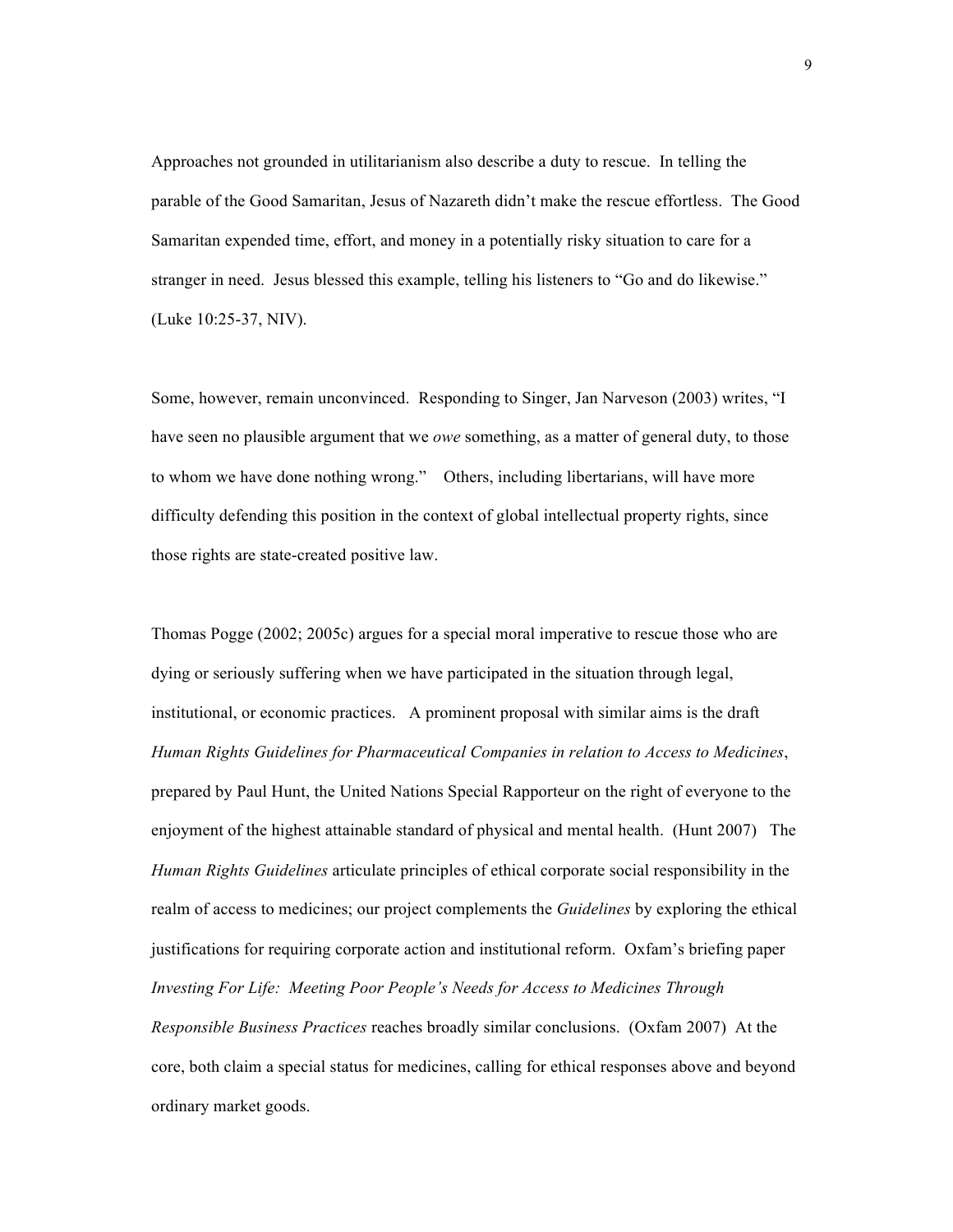In the following sections, we apply five elements of the duty to rescue to the global access to medicines problem. In short, we develop the ethical justifications for proposals to provide generic-priced drugs to the world's poorest people. Singer and Unger find positive moral duties on the rich to care for the needy. Our aim is much narrower: we argue that global intellectual property law should be modified to *permit rescue by others*, especially when the patent-based drug companies are not disadvantaged.

| <b>5 Elements</b>               | Application                                             |
|---------------------------------|---------------------------------------------------------|
| <b>Importance of the rescue</b> | WHO estimates 10 million lives are lost annually from   |
|                                 | lack of access to essential medications.                |
| Capacity of the bystander       | The relevant medicines are already invented.            |
| to rescue                       |                                                         |
| Role of the bystander in        | Patent-based drug companies created the global          |
| contributing to the risk        | intellectual property regime that delays low-cost       |
|                                 | generics and have encouraged poor countries to raise    |
|                                 | higher barriers to low-cost drugs. They are both        |
|                                 | creators of the institutional system and also actively  |
|                                 | prevent rescue by others through their control of the   |
|                                 | drug patents.                                           |
| Special relationship of the     | Patent-based drug companies receive billions of dollars |
| bystander                       | in tax subsidies. For most products, important early    |
|                                 | research was performed in government labs or in         |
|                                 | university labs with government funding.                |
| Risk or cost to the             | Some access proposals do not impose any significant     |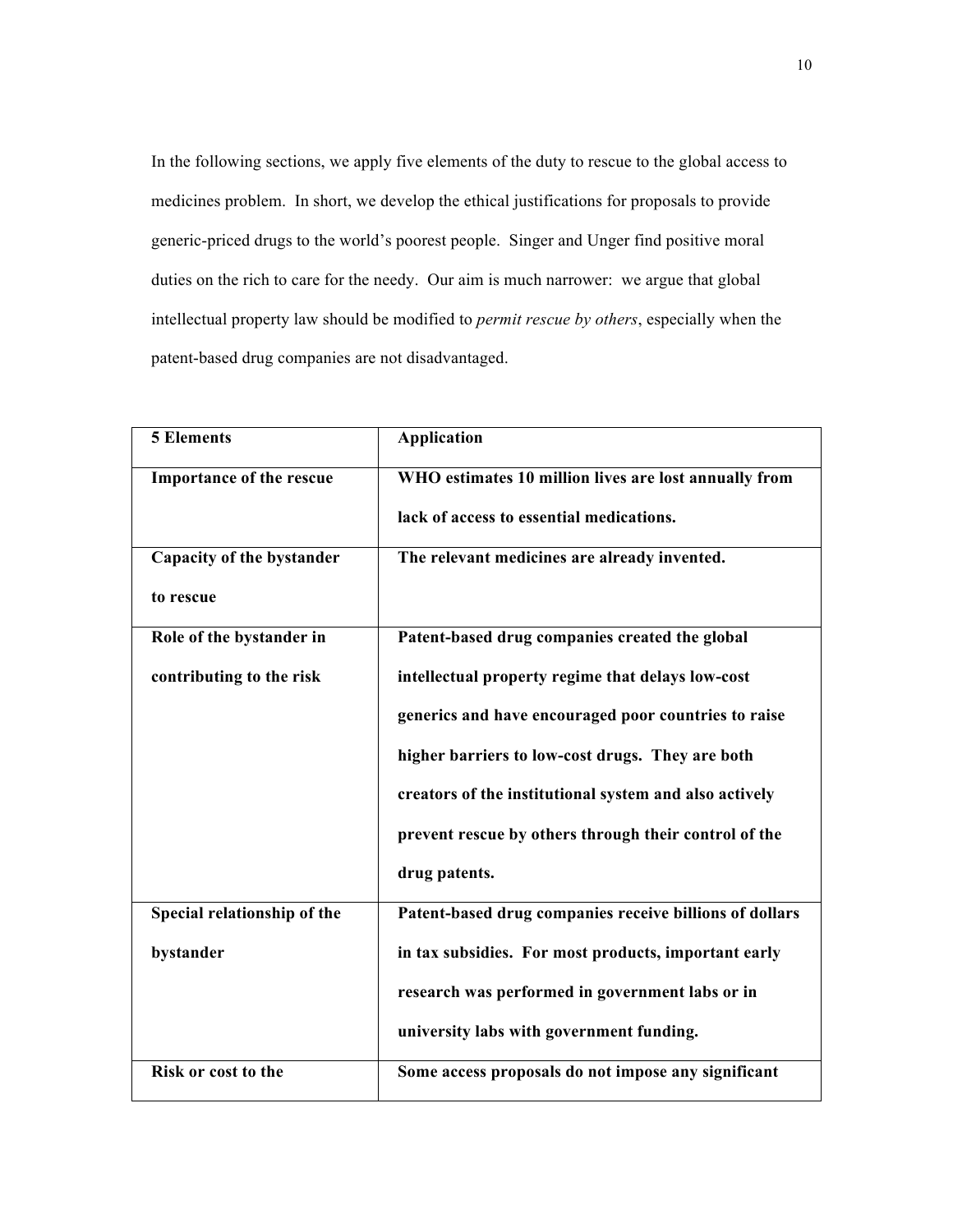#### **1. The importance of rescue: the global need for essential medicines is great.**

Pharmaceutical companies tout the life-saving power of their products to transform human health. Denying these drugs to the poor on the basis of patent-based and market-based pricing is a major public health disaster, leading to perhaps 10 million deaths per year. While many other factors certainly disadvantage the global poor, access to medicines is clearly among the important ones. (WHO 2004).

People living with AIDS in resource-poor settings have waited for a decade for access to lifesaving anti-retrovirals. Almost six million people in low- and middle-income populations are dying for anti-retrovirals today; despite a multitude of programs, access continues to be inadequate today. (WHO 2005; PEPFAR 2008) Just as treatment in low-income countries is scaling up, biological resistance to first-line AIDS therapy is increasing. Second-line antiretrovirals including protease inhibitors are not generally available at generic prices. Manufacturers of patented second-line therapies are pricing them at U.S. levels in low-income countries. Even with voluntary discount programs, second-line therapies cost much more than the first-line drugs. (MSF 2005; Chase 2008)

Nor is this problem limited to AIDS. Many anti-malarial drugs are no longer effective after decades of use. According to the American Enterprise Institute, ineffective off-patent malaria drugs (such as chloroquine) were routinely provided to developing countries by global donors, while a more expensive patented drug combination was underutilized. (AEI 2003) Best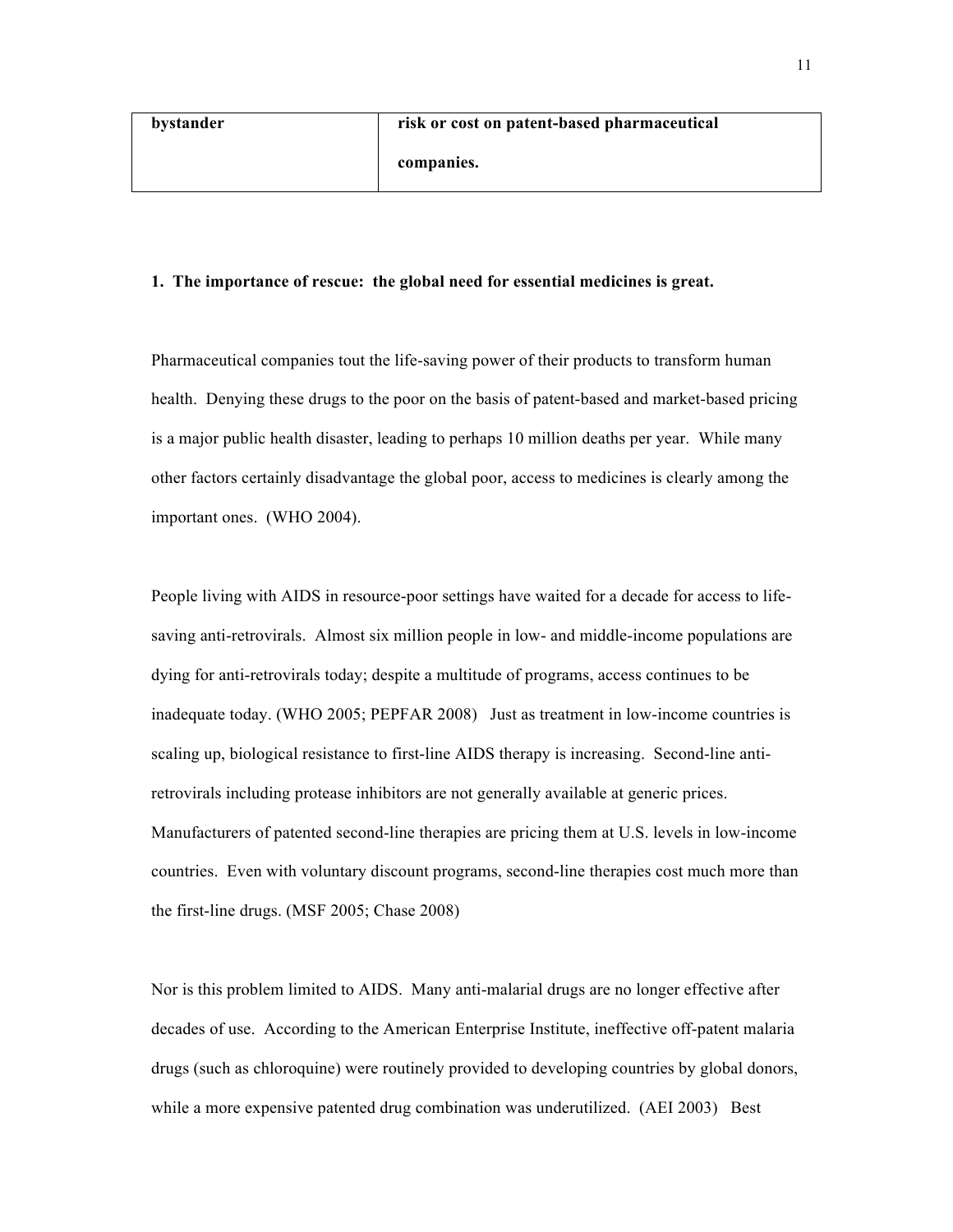practices for global control of malaria will require extensive subsidies in poorer regions of the world. (IOM 2005) Extensively drug-resistant tuberculosis is a growing threat, especially when the poor receive substandard therapy. Annual deaths from tuberculosis exceed 1.6 million people. (Pillay & Sturm 2007) Tuberculosis is treatable in rich countries but is often a death sentence in the developing world when the poor are denied the proper drug regimen. (Farmer 1999)

We should also not make the mistake of assuming that only AIDS, malaria and tuberculosis plague the developing world. The diseases of the rich and poor are converging, and include cardiovascular disease, stroke, mental illness, diabetes, cancer, and arthritis. Equitable access to medicines should include all medicines that can improve the health of the world's poor. (Outterson 2008)

#### **2. Capacity of the bystander to rescue: the medicines are available today.**

For the most significant diseases in the developing world, good therapies are already at hand, invented to serve markets in high-income countries. While additional research is always desired for neglected diseases, the pharmaceutical tools required to treat significant global diseases are already invented and in production.

The World Health Organization sorts diseases into three categories. (WHO 2006) The first category includes diseases that occur throughout the world; examples include cancer, heart disease, diabetes, depression, and other familiar conditions. Wealthy country markets stimulate innovation for Type I diseases. Type II diseases are endemic primarily in low- and medium-income countries, but enough cases are still present in wealthy countries (or in wealth-country tourists or soldiers) to create an attractive market. AIDS and malaria could be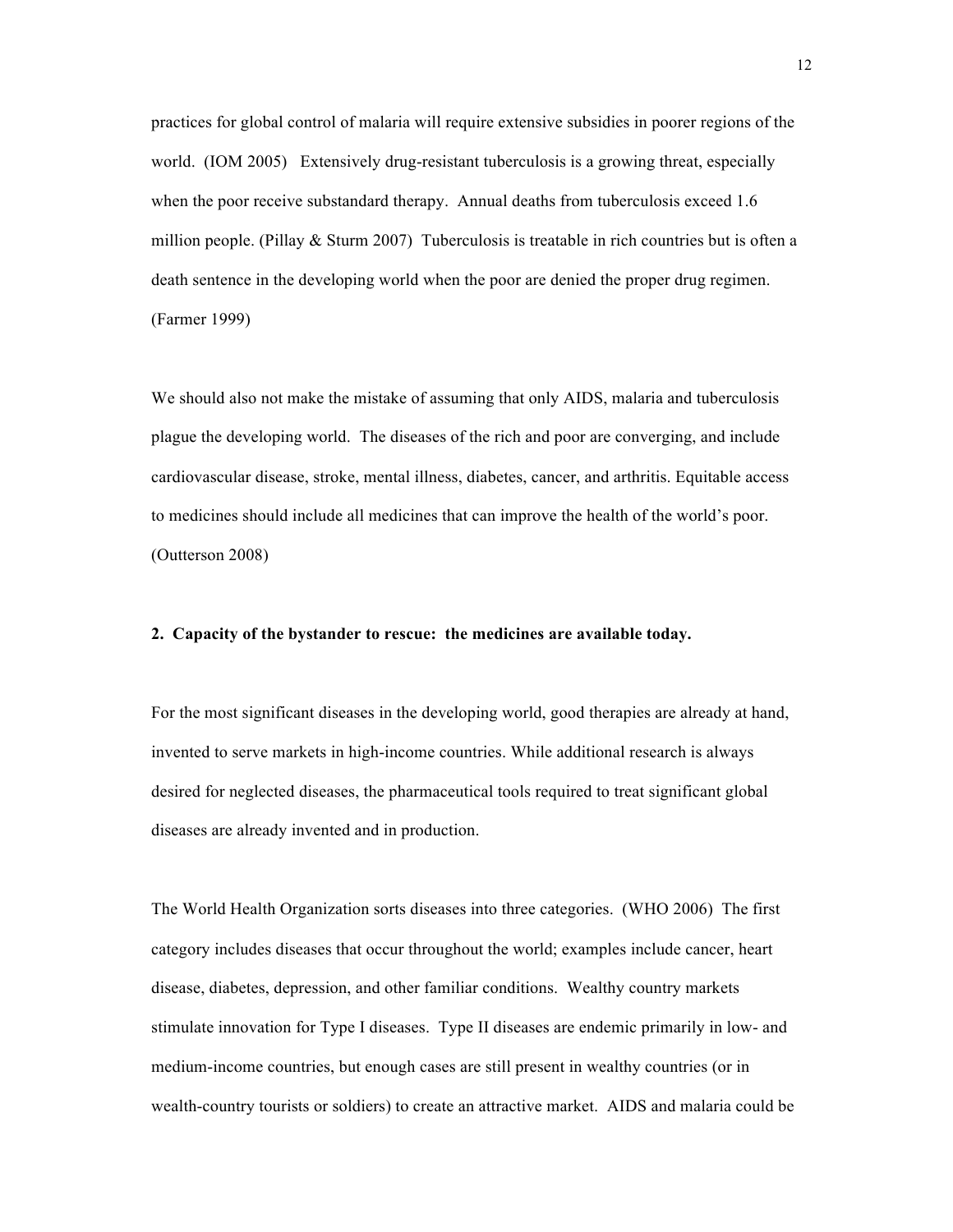considered Type II diseases. The third category includes the truly neglected diseases of the tropics, including diseases lacking any viable commercial market: such as leishmaniasis, lymphatic filariasis, onchocerciasis, and schistosomiasis.

Type I and Type II diseases cause most of the disease burden in the world, including developing countries. Markets in wealthy countries will continue to stimulate innovation in these diseases. As a result, the most straightforward solution is to simply make these medicines available to the world's poor at competitive generic prices. These drugs are already discovered and in the absence of intellectual property rights in these markets, generic firms could produce the drugs for low- and medium-income country populations. For example, relatively modest numbers of cervical cancer deaths in high-income countries were sufficient incentive to prompt the creation of novel HPV vaccines to prevent most cases of cervical cancer. But HPV vaccines are the most expensive vaccines in history, and are not affordable by the women who represent 93% of the global mortality burden. (Outterson & Kesselheim 2008)

Type III diseases require different solutions. Most neglected disease conditions lack a market not because of the absence of intellectual property rights in low-income countries but because of the poverty of the afflicted. Perhaps the best description of a neglected disease drug is that market-based innovation is unlikely because the target population will require the drug or vaccine to be distributed at or below the lowest possible marginal cost of production. Any such drug will require non-market funding for innovation and distribution, with or without intellectual property regimes. Many public-private product development partnerships have been founded in recent years to address the need for neglected disease innovation. These are important and high profile projects, but we do not have to wait decades for success in neglected disease research: the heaviest burdens of disease in the developing world are Type I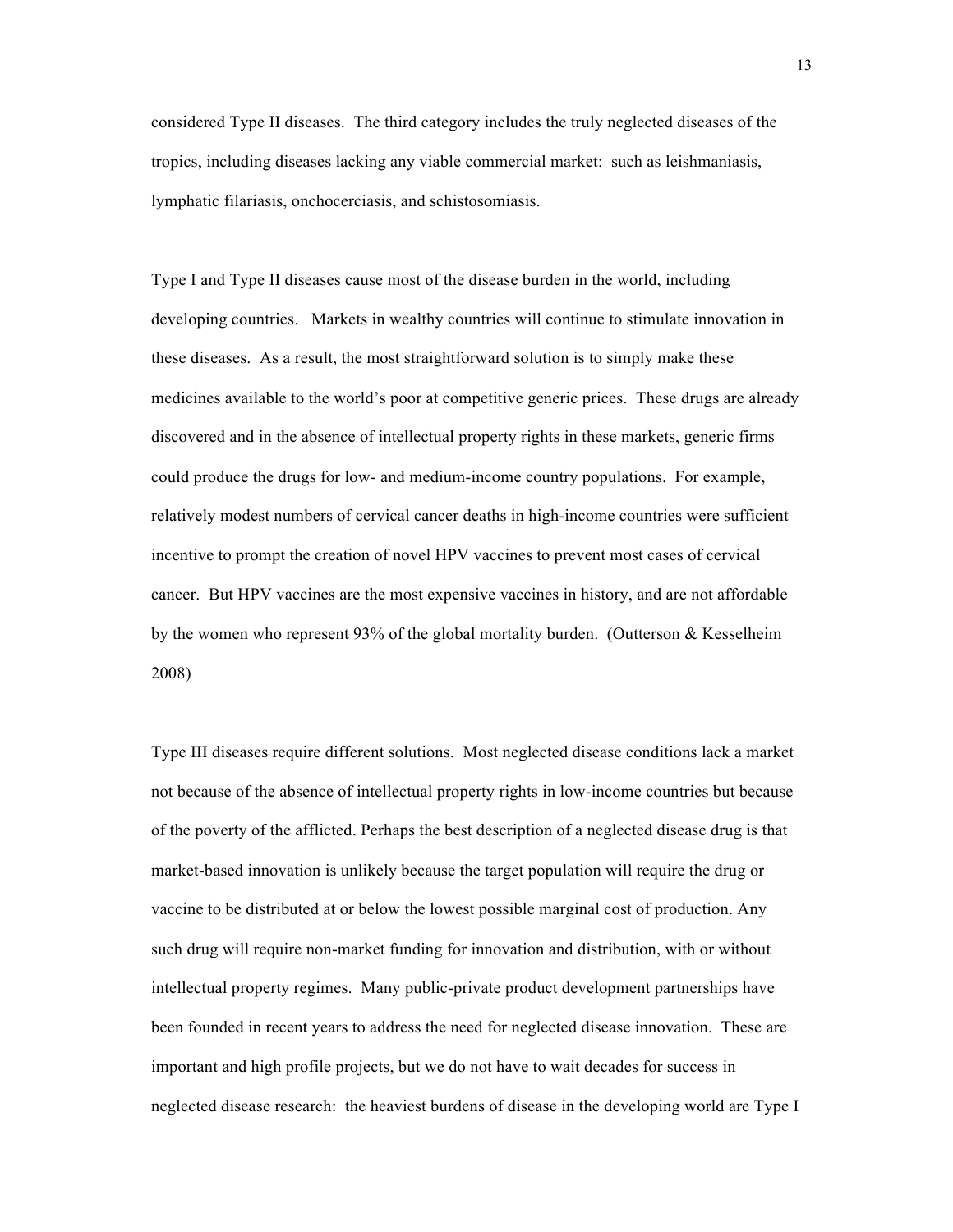and II diseases and those drugs are already discovered. In short, it is the poor themselves who are being neglected, not just their diseases.

**3.****Role of bystander in contributing to the risk: the patent-based drug companies created the global intellectual property system and are actively preventing rescue by others.**

A small number of global companies crafted the TRIPS Agreement, ending a long tradition around the world of exempting medicines from patent laws. Among the companies were Bristol-Meyer-Squibb, Johnson & Johnson, Merck, and Pfizer, but all of the patent-based drug companies benefit from the system thus created. The explicit goal was to prohibit free trade of low-priced generics from the emerging pharmaceutical industries in developing countries. The TRIPS Agreement globalized intellectual property law on the United States model, together with bilateral trade agreements including TRIPS + provisions. (Sell 1998, 2003; Drahos & Braithwaite 2002; Helfer 2004; Correa 2000)

Therefore, the patent-based drug companies are not strangers to the global access to medicines problem; nor are they innocent bystanders who happen upon a tragedy by chance. They cannot rely on libertarian arguments to absolve themselves of responsibility. They created the global system of intellectual property law that stands as a barrier to generic production for the poor. They applied for the patents in developing country markets to block generic production. In the past decade they have pressed hard on the U.S. Department of Commerce to include in their bilateral Free Trade Agreements requirements that trading partners of various income levels add to 20-year patents prohibitions against free trade of patented or copyrighted products, thus extending high prices in their domestic markets as well as in other markets. At the behest of industry leaders, the United States Trade Representative's Office has vigorously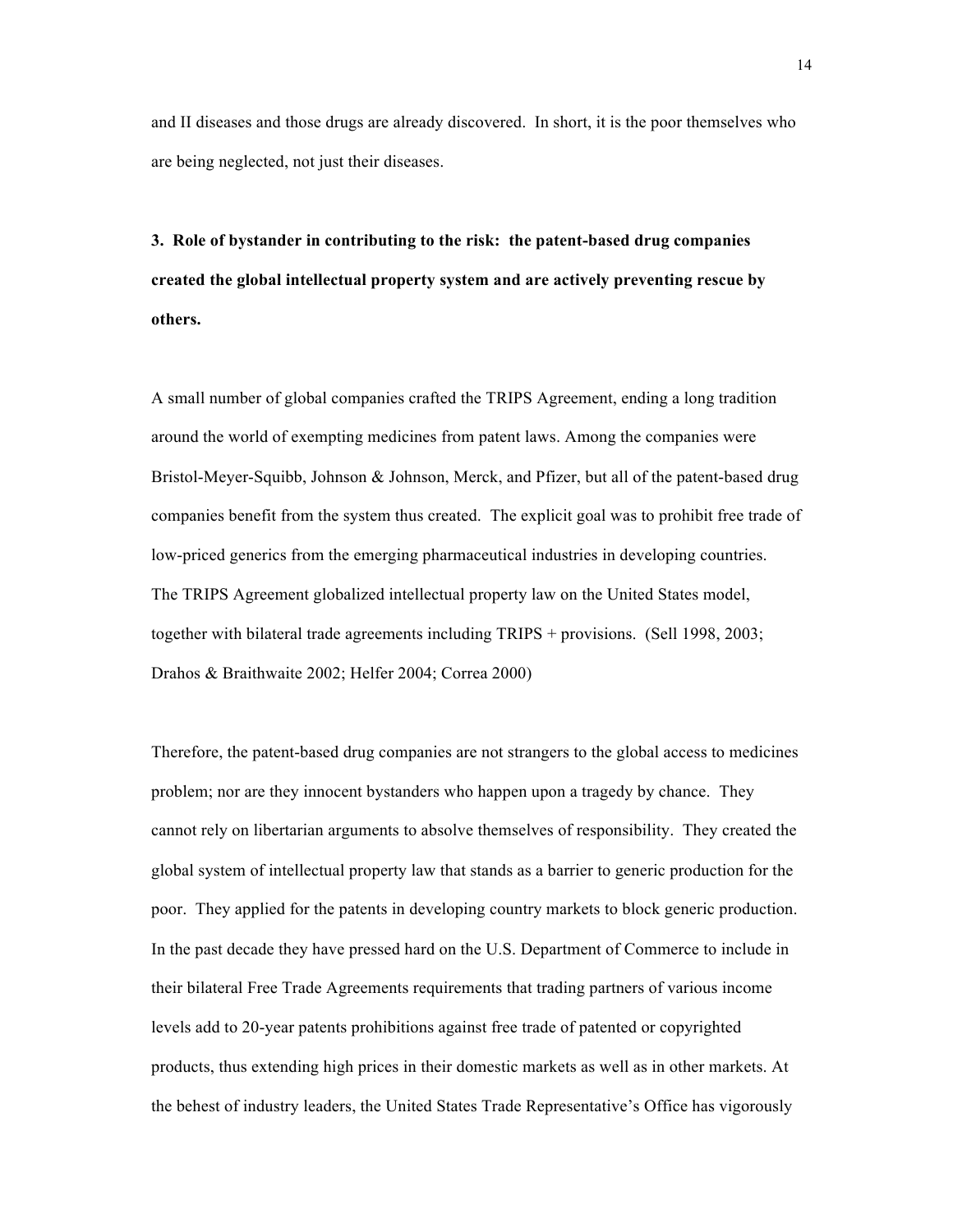opposed compulsory licensure and pressured poorer countries not to use TRIPS flexibilities in order to get affordable medicines to their patients. (GAO 2007) The patent-based drug companies are among the chief architects and beneficiaries of this global system, and thus bear enhanced responsibility for its effects on the poor (Pogge 2005a), even in the absence of fault or negligence. They are active participants in the creation of the problem rather than innocent bystanders. (Weinrib 1980) Were it not for this expansion of global intellectual property law, charities such as Médecins Sans Frontières and generic drug companies such as Cipla, Ltd. of India could provide these drugs at affordable prices.

The patent-based drug companies actively work to prevent rescue by others, through generic production of patented drugs for low- and medium-income country populations. They use patent law to block generic production of the best available medicines and to drive "hard bargains" on pricing. The Supreme Court found the latter practice objectionable in *The Richmond*. As for blocking generic production, patent law appears to give them exactly that right, but exercising it transforms the companies from innocent bystanders into someone claiming the legal right to prevent rescue.

## **4. Special relationships of the bystander: patent-based drug companies receive public R&D funds and government-issued patents**

Approximately half of effective global R&D for medicines is supported by public funds, and 84 percent of all global funds to discover new medicines come directly or indirectly from public sources. (Light 2006; Outterson 2008) Much of this research occurs in government and nonprofit university labs, which profess allegiance to a broader social mission. The duty to rescue is more salient when the bystander has received public support for the task at hand. A hospital receiving U.S. public funds is obligated to offer emergency treatment to anyone who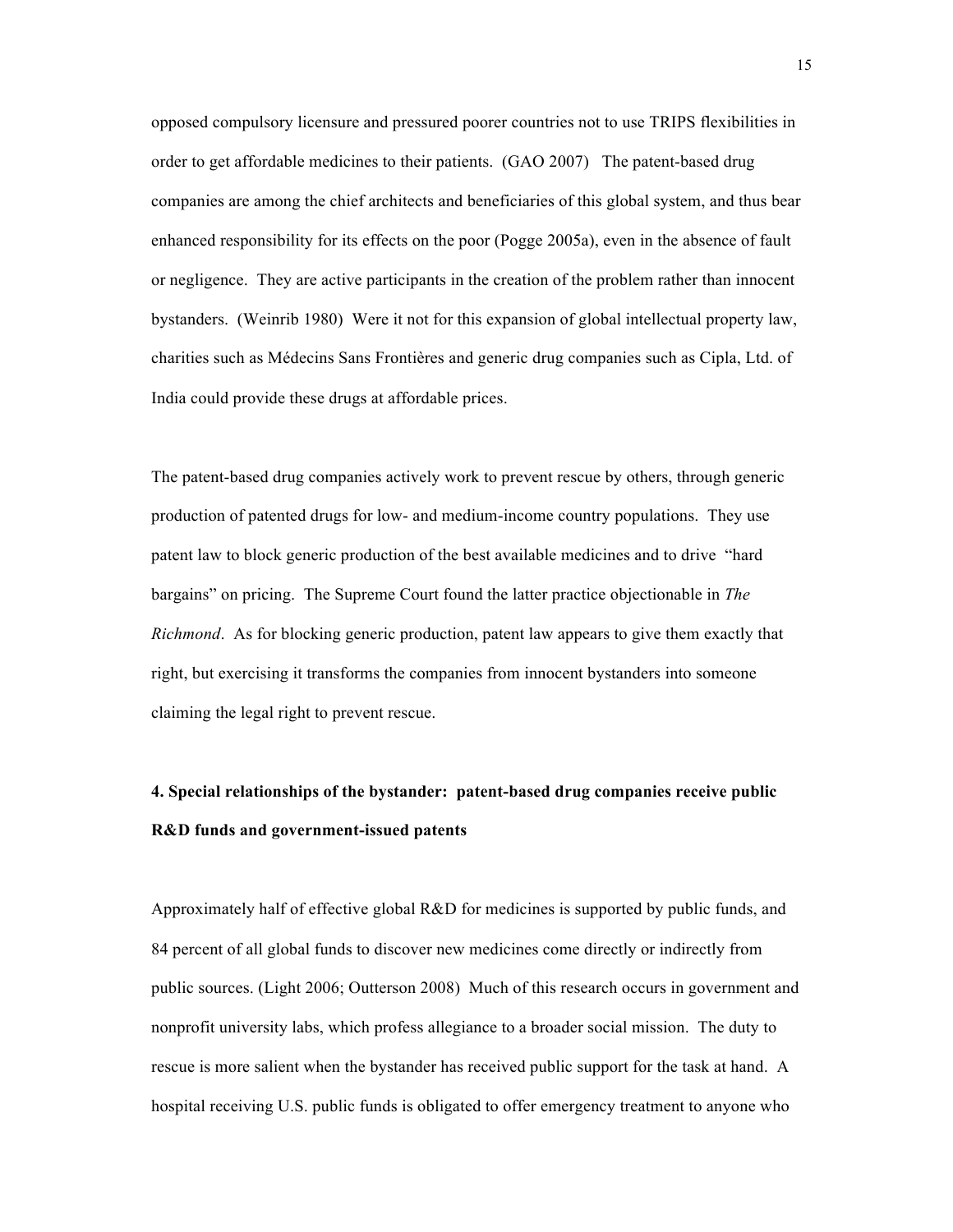comes through their doors, without regard for ability to pay. A captain of a ship can no longer ignore the passenger who falls off the ship, even when the accident occurs through no fault of the captain. (Weinrib 1980) Pharmaceutical research programs that received public support should be under a similar duty. Billions of dollars of public funds have been expended to create these drugs; some duty is appropriate in these circumstances. (Chaifetz et al. 2007)

The drug company's status is also unique due to the patent law's ability to block the activities of others. Return to the paradigm case of the bystander on the bridge as the child drowns. The common law does not impose a legal duty to throw the rope. But what if the bystander actively prevented others from throwing the rope? The legal result would be quite different; vigorous actions to prevent or block a rescue may violate both tort and criminal law. As Ernest Weinrib stated in the *Yale Law Journal*, "[a]lthough it may be nonfeasance to refuse to rescue a drowning person whose predicament arose independently, it is misfeasance to hide the rope that others might toss out to him." (1980)

## **5.****Risk or cost to bystander: some access proposals do not impose any significant risk or cost on patent-based drug companies.**

Peter Singer argues for an ethical duty on behalf of the poor. This duty entails obligations upon the wealthy, to divert some of their resources to help improve conditions for the poor. (Singer 2002) Paul Farmer reaches similar conclusions when he advocates for a preferential option for the poor, particularly in health. (Farmer 1999) While some find their accounts persuasive, the wealthy have not adequately responded to the pressing need. (Pogge 2005a) One major stumbling block is pharmaceutical companies' perception of their economic self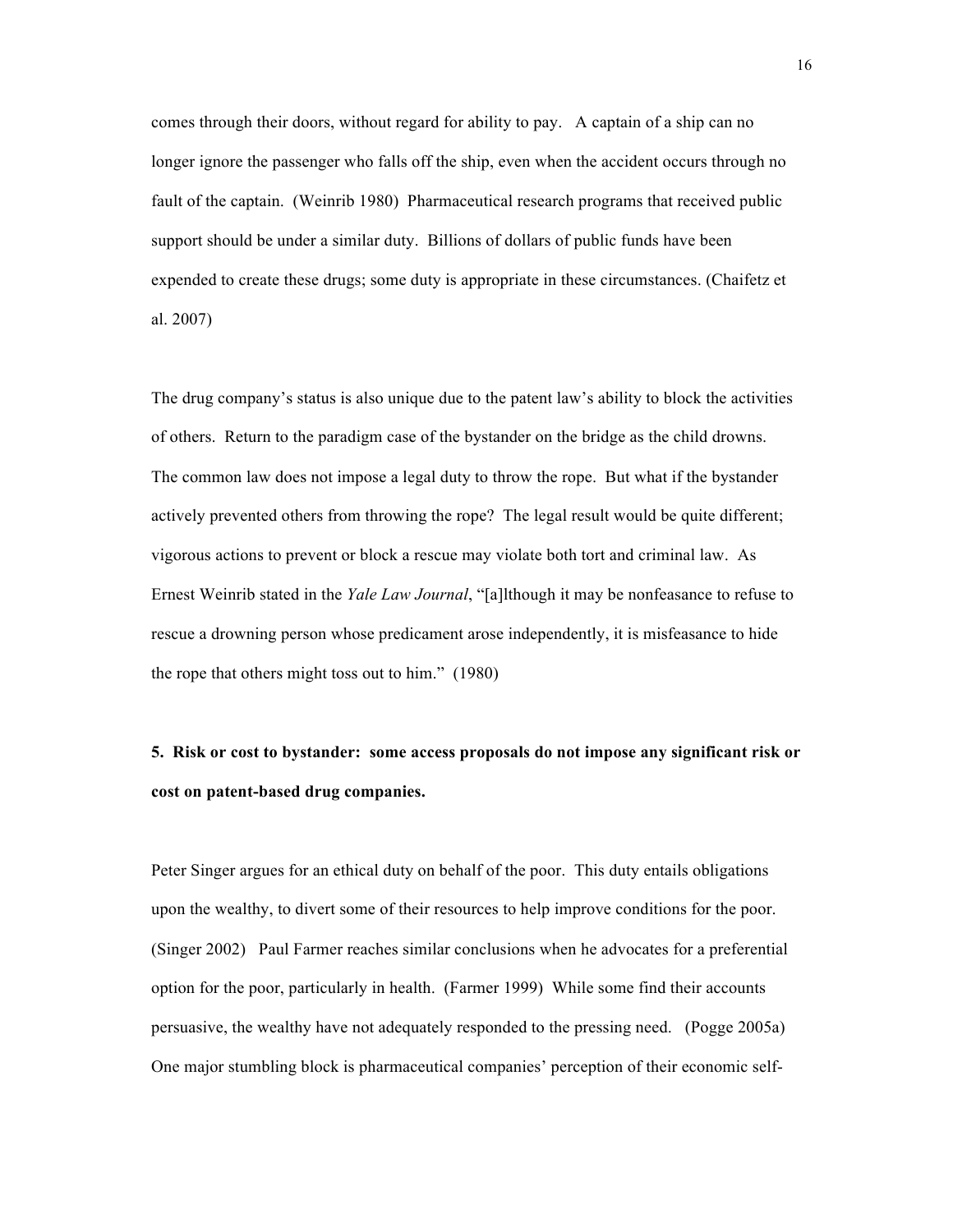interest: companies are not in the business of giving away their products as charity, and vigorously defend their intellectual property rights.

Economic theory seems to support these companies in their perceptions. Consider the economic concept of rivalry. A service or good is *rivalrous* in an economic sense if multiple or simultaneous users degrade its value. While a number of people can admire my apple, if I eat it, I have denied it to all others. Even admiring the apple is rivalrous at some point: a million people cannot admire it in person; neither can thousands share a house, or a car, or a farm at the same moment. Most forms of property are therefore rivalrous, and this makes donations of property rivalrous as well. If a pharmaceutical company donates drugs that cost \$1,000,000 to produce, then the pills become the property of the recipients and are lost to the donor. (Plahte 2005) We should not expect pharmaceutical company donations to meet the medical needs of the world's poor in this way. These pills are not costless to produce and their consumption is rivalrous. Any involuntary mandate would operate as a tax on these firms and their shareholders. The companies are conducting a business, not a charity.

But perhaps this account of rivalry is mistaken. What if you could give a gift that didn't cost anything? Imagine if pharmaceutical companies could make a donation for the world's poor that didn't diminish their wealth in any way. If some property was *non-rivalrous*, then something of great benefit to the world's poor could be made available at no cost to the donor. While this might sound almost magical, in fact most pharmaceutical knowledge is nonrivalrous and can be shared without diminishing anyone else's knowledge. (Outterson 2005)

The primary reason drug companies don't openly share pharmaceutical knowledge is to safeguard their profits in the marketplace. The global system of intellectual property law creates an artificial scarcity in knowledge, making knowledge rivalrous by law rather than by

17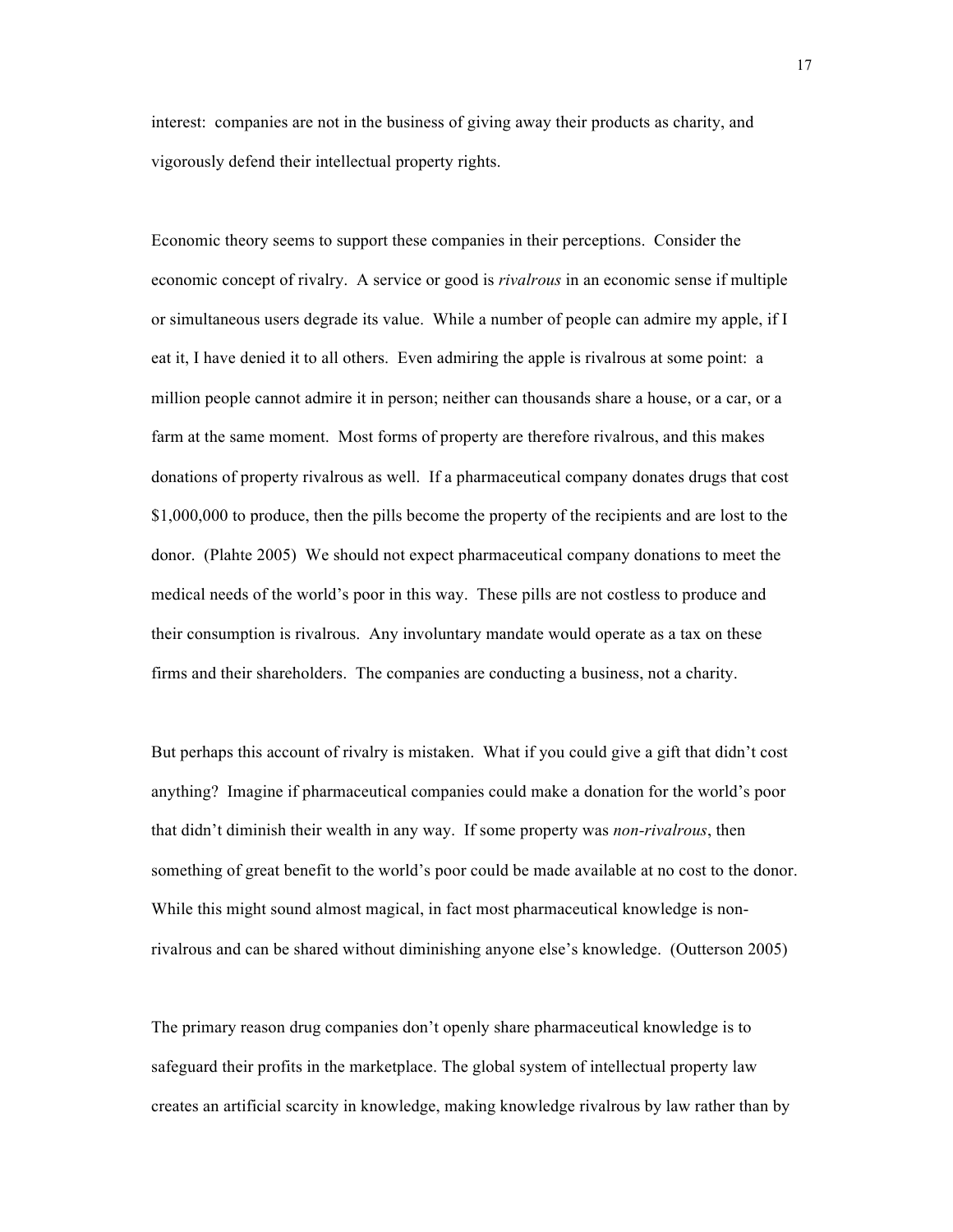necessity. Public policy accedes to this unnatural scarcity in order to promote future innovation. But we don't have to be forced into an unfortunate choice between access and innovation. Some equitable access proposals aim to retain the sharing benefits of nonrivalrous knowledge while retaining optimal innovation incentives. All such proposals share a common insight: the poor are very modest markets for global patent-based drug companies; so forgoing these markets will not harm innovation to a significant degree. Concerns about diversion of equitably-priced medicines into wealth country markets have been overstated in the past, and simply haven't materialized. Donors have distributed billions of dollars of AIDS drugs in very poor countries without observable diversion in commercial quantities to wealthy country markets. (Outterson & Kesselheim 2008) Free riding by the world's poorest citizens is not only possible, but may be entirely appropriate for essential medicines. (Scherer 2004)

One example is a patent buy-out for the developing world. Generic companies would have the ability to purchase particular pharmaceutical patent rights for low- and medium-income countries. Generic competition would stimulate production at the lowest sustainable cost, which would maximize equitable access. Optimal innovation would be supported by the combination of buy-out royalties and continuing rent extraction (patent profits) in high-income markets. This is the voluntary "patent buy-out" model. (Ganslandt, Maskus & Wong 2001; Stein & Valery 2004; Outterson 2006; Outterson & Kessleheim 2008) Involuntary versions of this proposal would utilize compulsory licenses, as permitted under TRIPS. Other variants utilize prize funds, as discussed earlier in this essay.

These proposals are made more plausible by a realistic account of the net costs to companies for R&D to innovate. While the industry claims that it costs more than \$1 billion on average to develop a new drug, it issues little verifiable and transparent data on this issue, and independent sources suggest the actual costs are much lower. A recent review points out that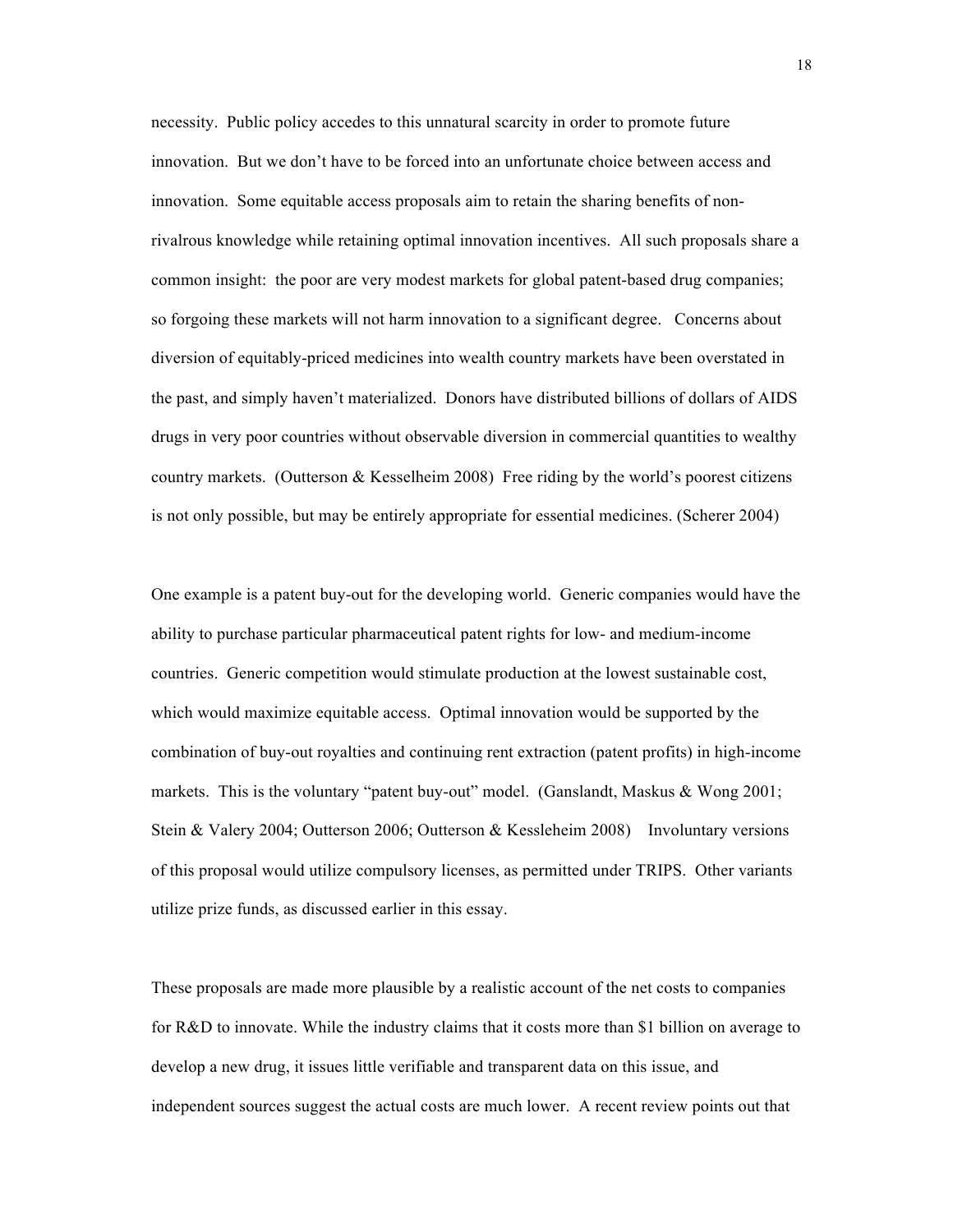corporate tax returns have itemized the costs for clinical trials as a fraction of the costs used to generate high estimates (Light 2007; Love 2003). The size and length of trials are both reported as much smaller by the FDA and the NIH. About half of industry estimates consists of a built-in high estimate for profits not made on the money invested in research. Figures from the National Science Foundation survey of basic and applied research have led one policy research team to conclude that only 1.3 percent of pharmaceutical revenues, after taking into account tax subsidies, are devoted to discovering new molecules (Light  $&$  Lexchin 2005). Thus a fair price for patent rights for lower- and middle-income countries should be relatively modest. More importantly, if access proposals impose a very modest or perhaps zero risk or cost to the patent-based drug companies, then modifications are indicated to global intellectual property law to permit rescue by others.

#### **IV. Conclusion**

Global pharmaceutical markets distribute medicines based on ability to pay rather than medical need. As a result, billions of people are inappropriately priced out of the market through a global system of intellectual property rules created by and for pharmaceutical companies. Many others are locked into "hard bargains," paying inappropriately high prices akin to the shipwreck of *The Richmond*. As creators and active participants in global pharmaceutical markets, the patent-based drug companies may be subject to an ethical duty to permit an easy rescue, which in this case include opportunities to expand equitable access while preserving optimal innovation. At the very least, they should not actively hinder the rescue efforts of others and permit generic licensing for those unable to pay wealthy country market prices.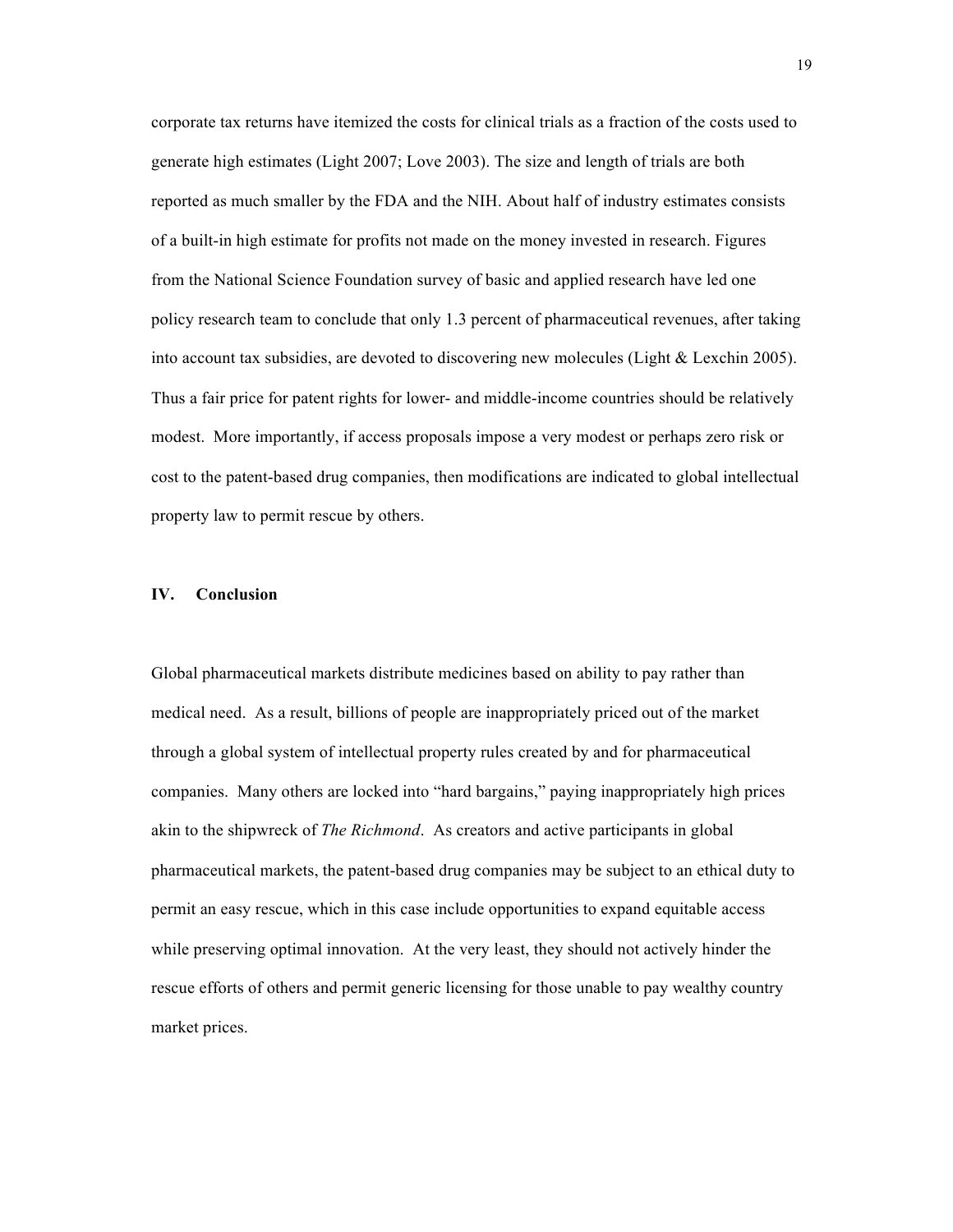This essay has benefited from the support of the Netherlands Institute for Advanced Study and the Center for Bioethics at the University of Pennsylvania for Donald Light.

Kevin Outterson's work was supported by a faculty research grant from the Boston University School of Law. His Boston University colleagues Kenneth Simons, George Annas, and David Lyons provided helpful comments.

#### **Sources:**

American Enterprise Institute (2003). *Giving the Poor Drugs that Don't Work*, *available at*  http://www.aei.org.

Angell M. (2004). *The Truth About Drug Companies: How They Deceive Us and What To Do About It.* New York: Random House.

Avorn J. (2004). *Powerful Medicines: The Benefits, Risks, and Costs of Prescription Drugs.* New York: Alfred A. Knopf.

Bale Jr. H.E. (2002). Patents, patients and developing countries: access, innovation and the political dimensions of trade policy, in *The Economics of Essential Medicines*, 100, 102-04 (Brigitte Granville ed., 2002). Dr. Bale is the Director-General of the International Federation of Pharmaceutical Manufacturers Association.

Barton, J., & Emanuel, E. (2005). The patent-based pharmaceutical development process: rationale, problems, and potential reforms. *Journal of American Medical* Association, 294: 2075-2082.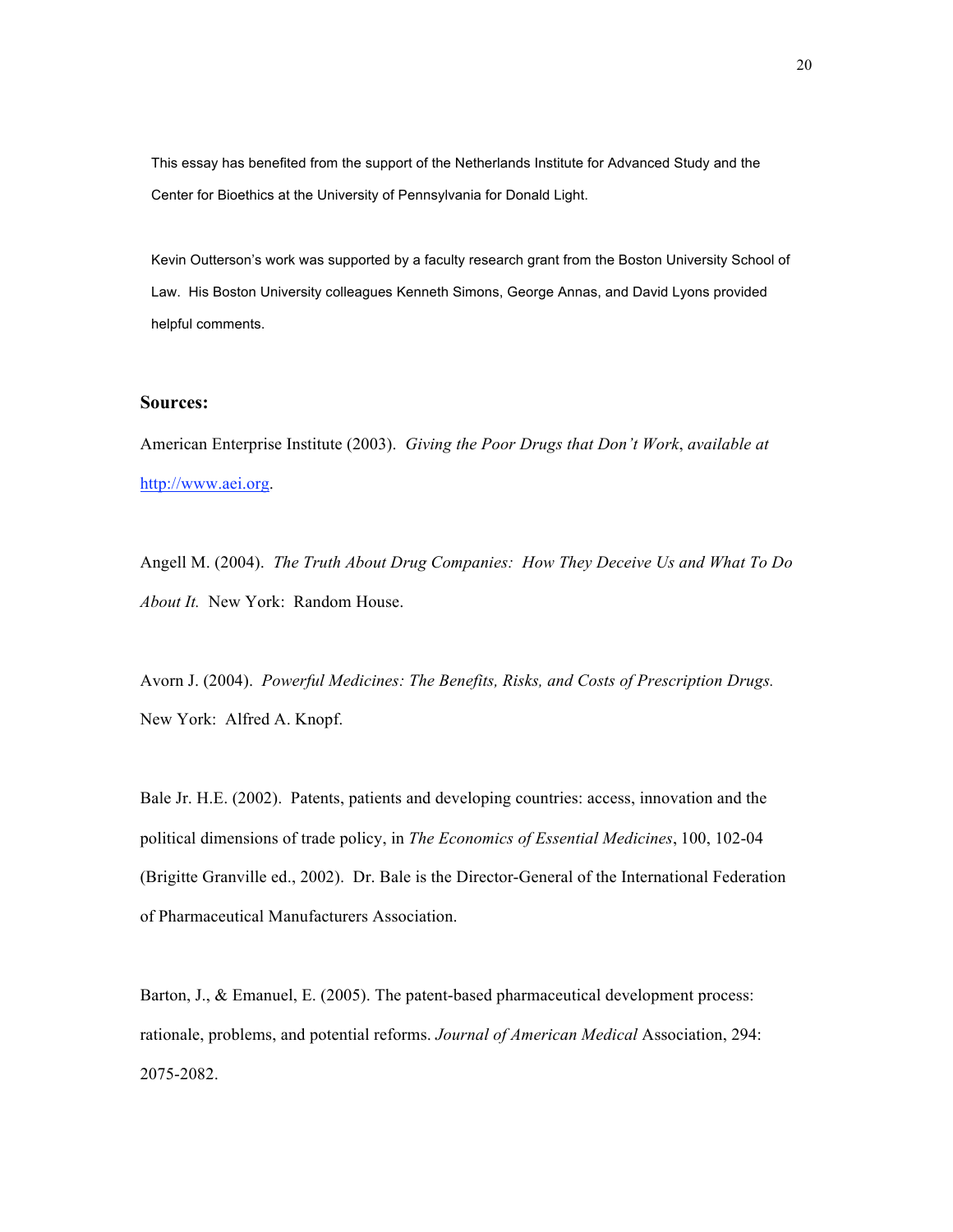Chase, M. (2008). Clinton Foundation, Unitaid Strike Deals on Price Cuts for AIDS Drugs. *Wall Street Journal*, April 29, 2008, D3.

Congressional Budget Office (1998). *How Increased Competition from Generic Drugs Has Affected Prices and Returns in the Pharmaceutical Industry*, at 45-48.

Chaifetz S, Chokshi DA, Rajkumar R, Scales D and Benkler Y. (2007). Closing the access gap for health innovations: an open licensing proposal for universities. *Globalization and Health*,  $3:1.$ 

Correa, Carlos M. (2000). *Intellectual Property Rights, the WTO and Developing Countries: The TRIPS Agreement and Policy Options*. London: Zed Books, Ltd.

Department for International Development (2004). *Increasing Access to Essential Medicines in the Developing World: UK Government Policy and Plans.* London: DFID.

Drahos, P. with Braithwaite, J. (2002). *Information Feudalism: Who Owns the Knowledge Economy?* New York: The New Press.

Farmer, P. (1999). *Infections and Inequalities: The Modern Plagues.* Berkeley: University of California Press.

Finkelstein, S. & Temin, P. (2008). *Reasonable Rx: Solving the Drug Price Crisis.* New Jersey: FT Press.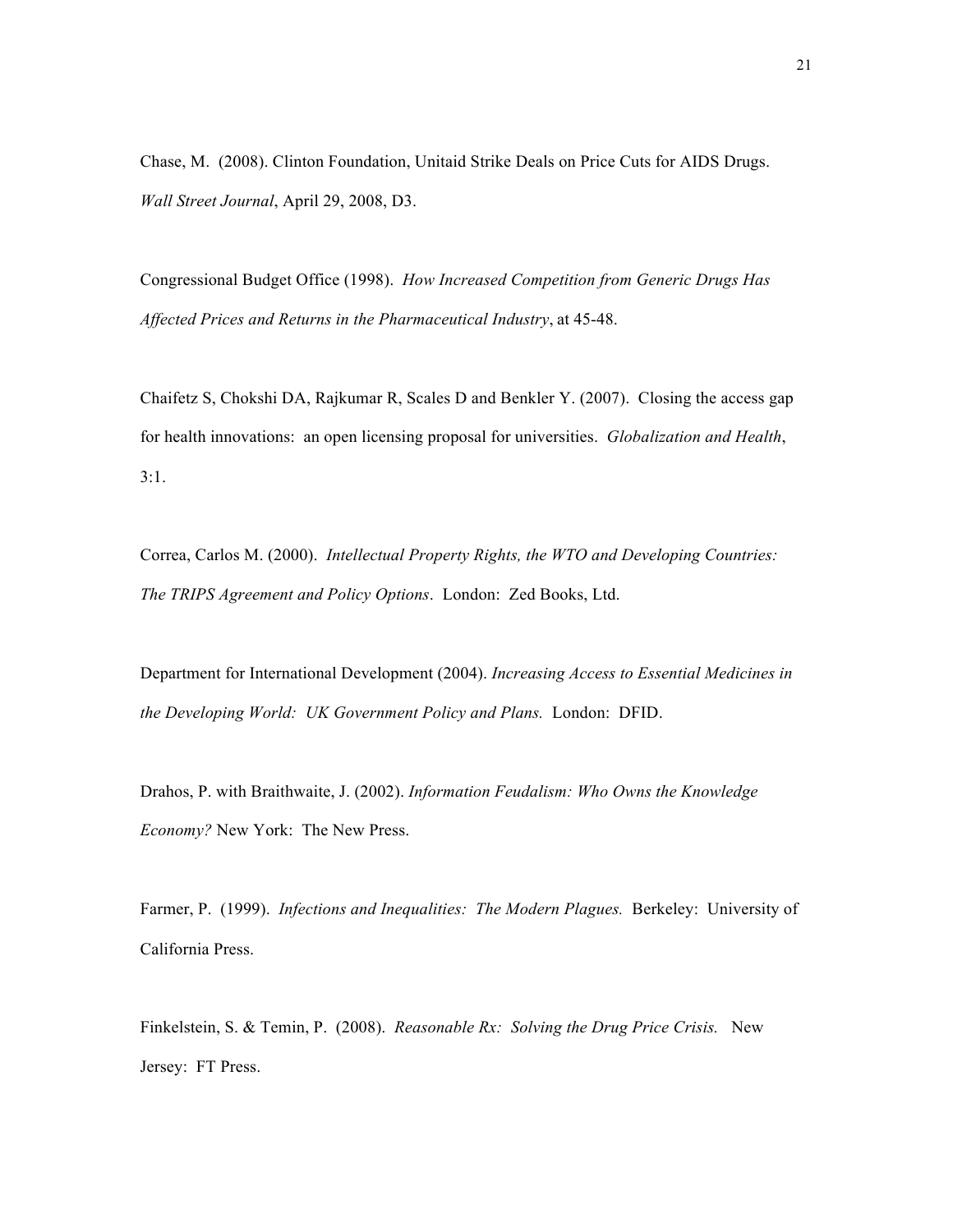Fisher III, William W. & Syed, Talha M. (2008). *Developing Drugs for Developing Countries.* Stanford: Stanford University Press (pending).

Ganslandt, Mattias, Maskus, Keith E. & Wong, Eina V. (2001). Developing and distributing essential medicines to poor countries: the DEFEND proposal. *World Economy*, 24:779-795.

GAO Report 07-1198 (2007). *U.S. trade policy guidance on WTO Declaration on Access to Medicines may need clarification*, at 15, 19, 23.

Goozner, M. (2004). *The \$800 Million Pill: The Truth Behind the Cost of New Drugs*. Berkeley: University of California Press.

Helfer, Laurence R. (2004). Regime shifting: the TRIPS Agreement and new dynamics of international intellectual property lawmaking. *Yale Journal of International Law*, 29:1.

Heyman, Steven J. (1994). Foundations of the duty to rescue. *Vanderbilt Law Review*, 47:673.

Hollis, Aidan. (2005). *An Efficient Reward System for Pharmaceutical Innovation*. Available at: http://econ.ucalgary.ca/fac-files/ah/drugprizes.pdf.

Hunt, Paul. (2007). Human Rights Guidelines for Pharmaceutical Companies in Relation to Access to Medicines (draft for consultation 19 September 2007). Paul Hunt is the United Nations Special Rapporteur on the right of everyone to the enjoyment of the highest attainable standard of physical and mental health.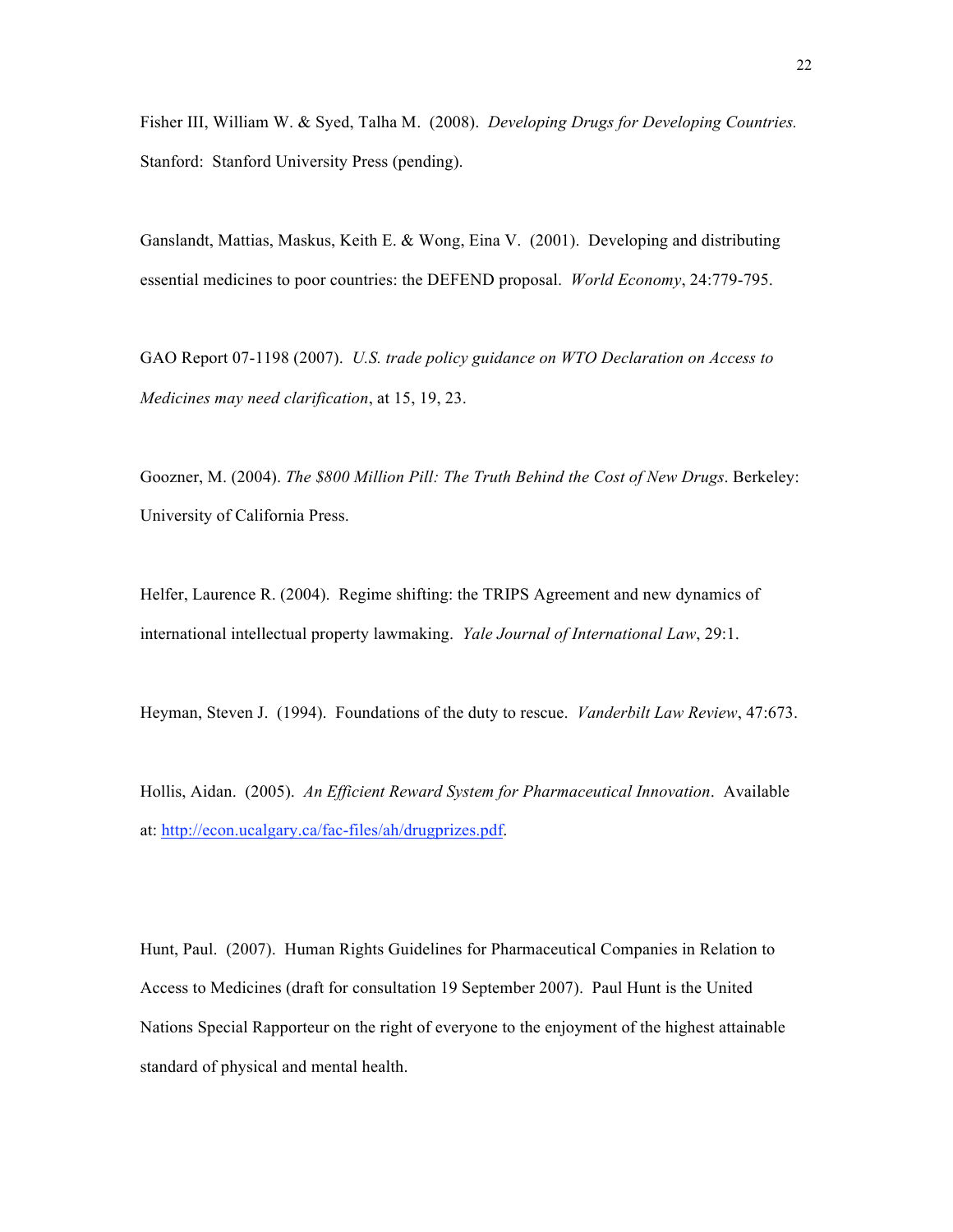Hyman, David A. (2006). Rescue without law: an empirical perspective on the duty to rescue. *Texas Law Review*, 84:653.

Institute of Medicine (2004) (Kenneth J. Arrow, Claire Panosian, and Hellen Gelband, Editors). *Saving Lives, Buying Time: Economics of Malaria Drugs in an Age of Resistance.* Washington, D.C.: The National Academies Press.

Kesselheim, A.S. and Avorn, J. (2006). Biomedical patents and the public's health: is there a role for eminent domain? *Journal of the American Medical Association*, 295(4):434-37.

Knowledge Ecology International (2007). Collective Management of Intellectual Property -- The Use of Patent Pools to Expand Access to Essential Medical Technologies. *KEI Research Note*, 3(1) *available at*

http://www.keionline.org/index.php?option=com\_content&task=view&id=65&Itemid=44.

Leeder, S. et al. (2004). *A Race Against Time: The Challenge of Cardiovascular Disease in Developing Economies*, at 73-74.

Lifshitz, Shahar. (2008). Distress exploitation contracts in the shadow of no duty to rescue. *North Carolina Law Review*, 86:315.

Light, D. W. (2006). Basic research funds to discover important new drugs: who contributes how much?, in Burke, M.A. (Ed.). *Monitoring the Financial Flows for Health Research 2005:Behind the Global Numbers*, at 27-43. Geneva: Global Forum for Health Research.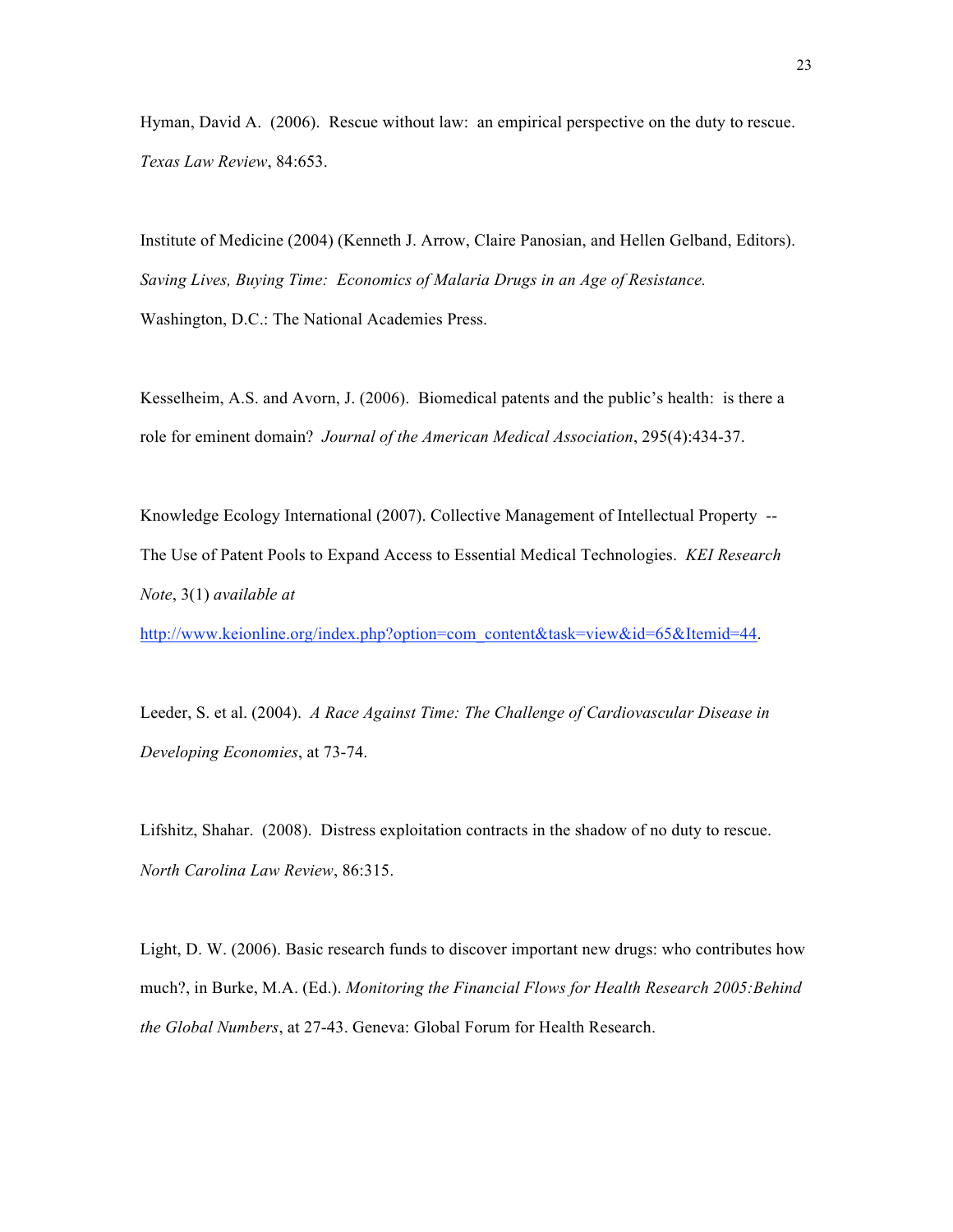Light, D. W. (2007). Misleading Congress about drug development. *Journal of Health Politics, Policy and Law,* 32:895-913.

Light, D. W., & Lexchin, J. (2005). Foreign free riders and the high price of US medicines. *British Medical Journal,* 331:958-960.

Love, J. (2003). *Evidence Regarding Research and Development Investments in Innovative and Non-Innovative Medicines*. Washington DC: Consumer Project on Technology.

Love, J. & Hubbard, T. (2007). The big idea: prizes to stimulate R&D for new medicines. *Chicago-Kent Law Review*, 82(3):xxx (pending).

Médecins Sans Frontières (2004). *MSF Campaign Brochure*, at 5, *available at* : http://www.accessmed-msf.org/documents/campaignbrochure2004.pdf.

Médecins Sans Frontières (2005). *European Parliament*, at 5-6 (second-line treatment in low income countries costs about US\$3950 per year, and as high as US\$ 5,000 per year).

Narveson, J. (2003). We don't owe them a thing! *The Monist*, 2003(86):419.

Outterson, K. (2005). Pharmaceutical arbitrage: balancing access and innovation in international prescription drug markets. *Yale Journal of Health Policy, Law & Ethics*, 5:193- 286.

Outterson, K. (2006). Patent buy-outs for global disease innovations for low- and middleincome countries. *American Journal of Law & Medicine*, 32:159-73.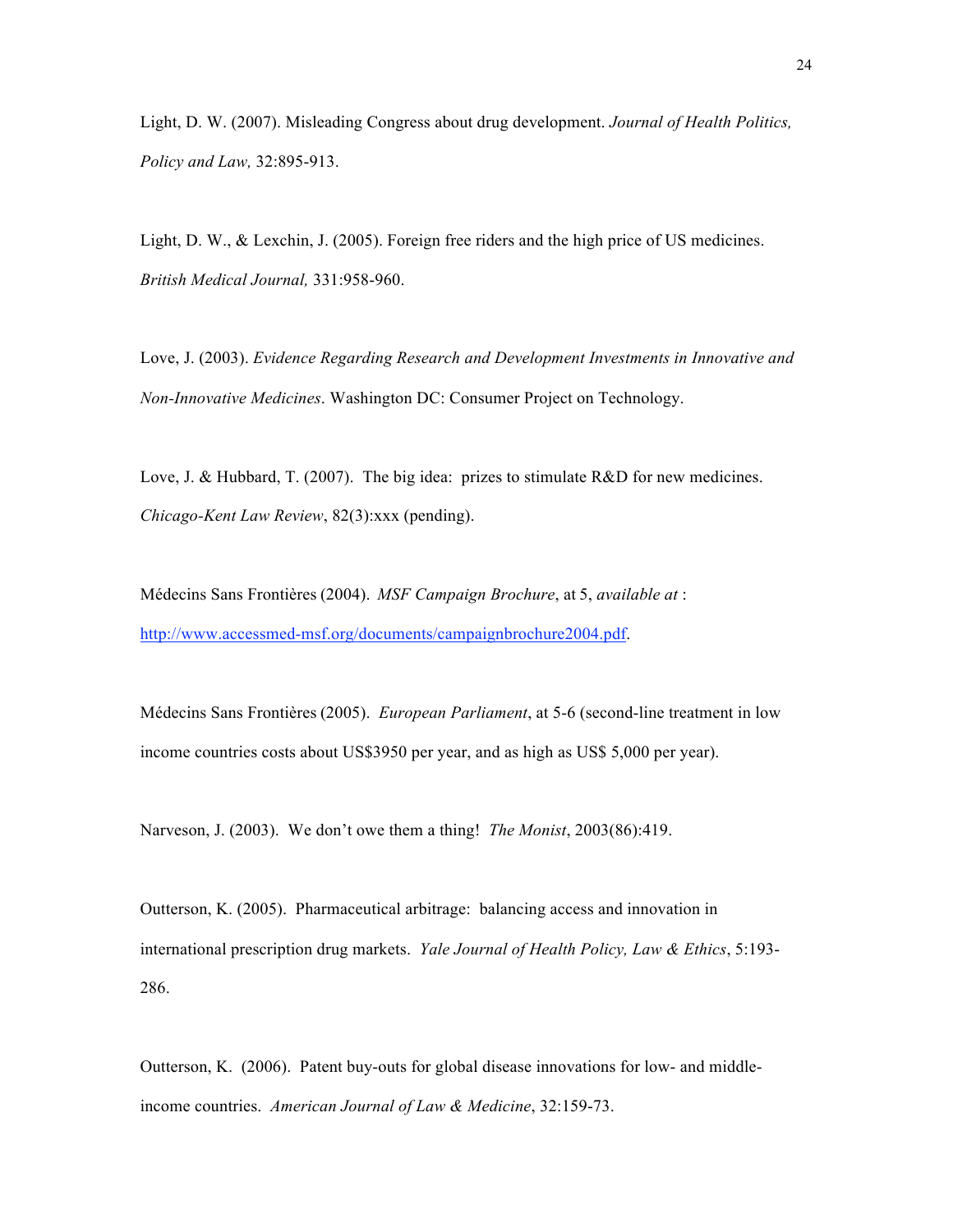Outterson, K. (2008). Should access to medicines and TRIPS flexibilities be limited to specific diseases? *American Journal of Law & Medicine*, 34:xxx (pending).

Outterson, K. & Kesselheim, A. (2008). Market-based licensing for HPV vaccines in developing countries. *Health Affairs*, 27(1):130-39.

Oxfam. (2002). Fatal side effects: medicine patents under the microscope, in Brigitte Granville, ed., *The Economics of Essential Medicines*, at 81, 88.

Oxfam. (2007). *Investing for Live: Meeting Poor People's Needs for Access to Medicines Through Responsible Business Practices.* Oxford, U.K.: Oxfam Briefing Paper 109 (November 2007).

PEPFAR. (2008). *The Power of Partnerships: Fourth Annual Report to Congress on PEPFAR*. Washington, D.C.: The United States President's Emergency Program for AIDS Relief.

Pillay M., & Sturm A.W. (2007). Evolution of the extensively drug-resistant F15/LAM4/KZN strain of Mycobacterium tuberculosis in KwaZulu-Natal, South Africa. *Clinical Infectious Diseases*, 45(11):1409-14.

Plahte, Jens. (2005). Tiered pricing of vaccines: a win-win-win situation, not a subsidy. *Lancet Infectious Diseases*, 5:58-63.

Pogge, T. W. (2002). *World Poverty and Human Rights: Cosmopolitan Responsibilities and Reforms*. Malden, MA, USA: Polity Press.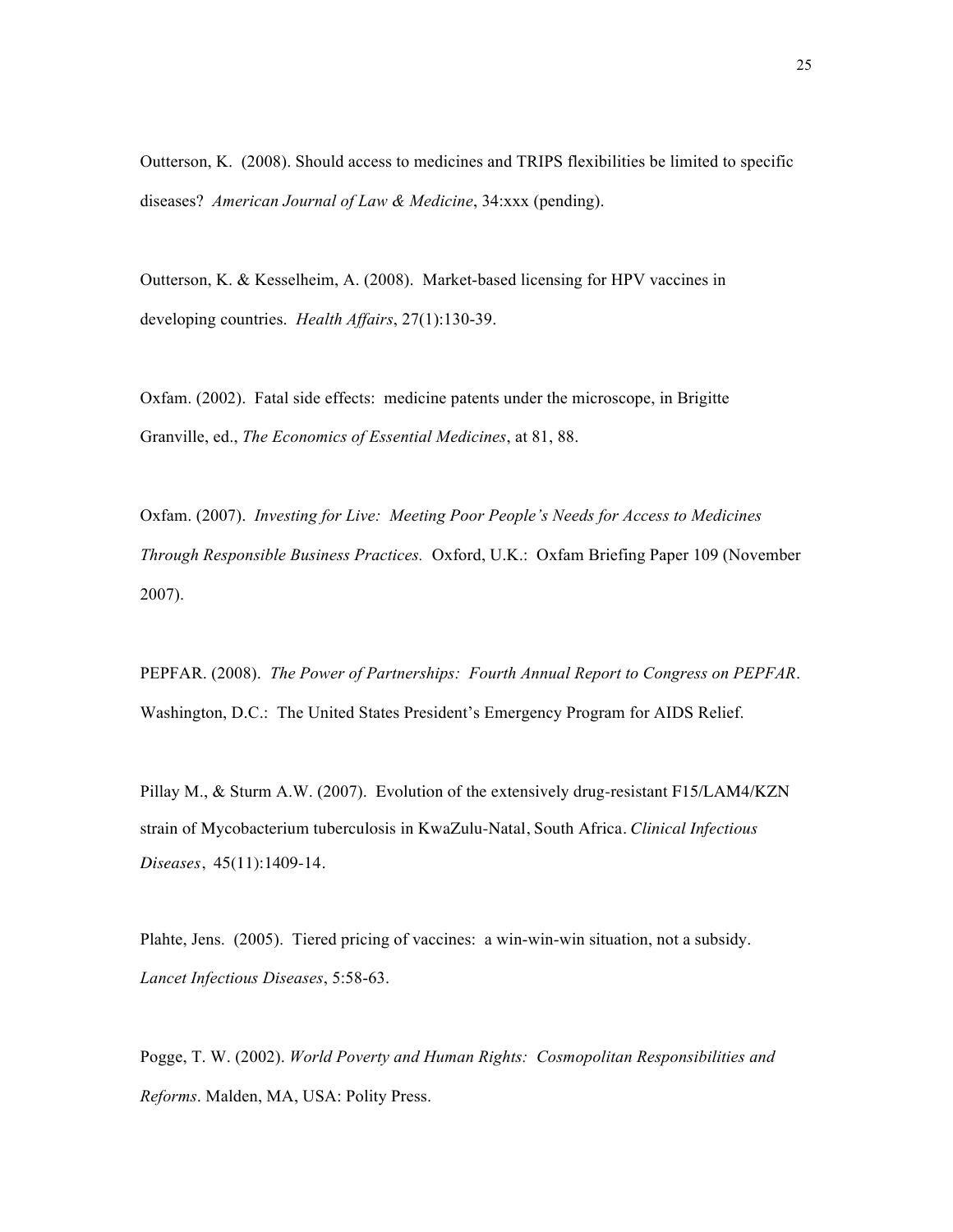Pogge, T. W. (2005a). World poverty and human rights. *Ethics & International Affairs,*  $19(1):1-7.$ 

Pogge, T. W. (2005b). Human rights and global health. *Metaphilosophy*, 36:182-209.

Pogge, T.W. (2005c). Human rights and global health: A research program. In *Global institutions and responsibilities: Achieving global justice.* (Christian Barry & Thomas W. Pogge, eds.). Malden, MA ; Oxford : Blackwell.

Romohr, Philip W. (2006). A right/duty perspective on the legal and philosophical foundations of the no-duty-to-rescue rule. *Duke Law Journal*, 55:1025.

Scherer, F.M. (2004). A note on global welfare in pharmaceuticalpPatenting. *World Economy*, 27:1127, 1141.

Sell, Susan K. (1998). *Power and Ideas: North-South Politics of Intellectual Property and Antitrust*. Albany: State University of New York Press.

Sell, Susan K. (2003). *Private Power, Public law: The Globalization of Intellectual Property Rights.* Cambridge: Cambridge University Press.

Singer, P. (1972). Famine, affluence, and morality. *Philosophy and Public Affairs*, 1(3):229- 243.

Singer P. (2002). *One World: the Ethics of Globalization*. New Haven: Yale University Press.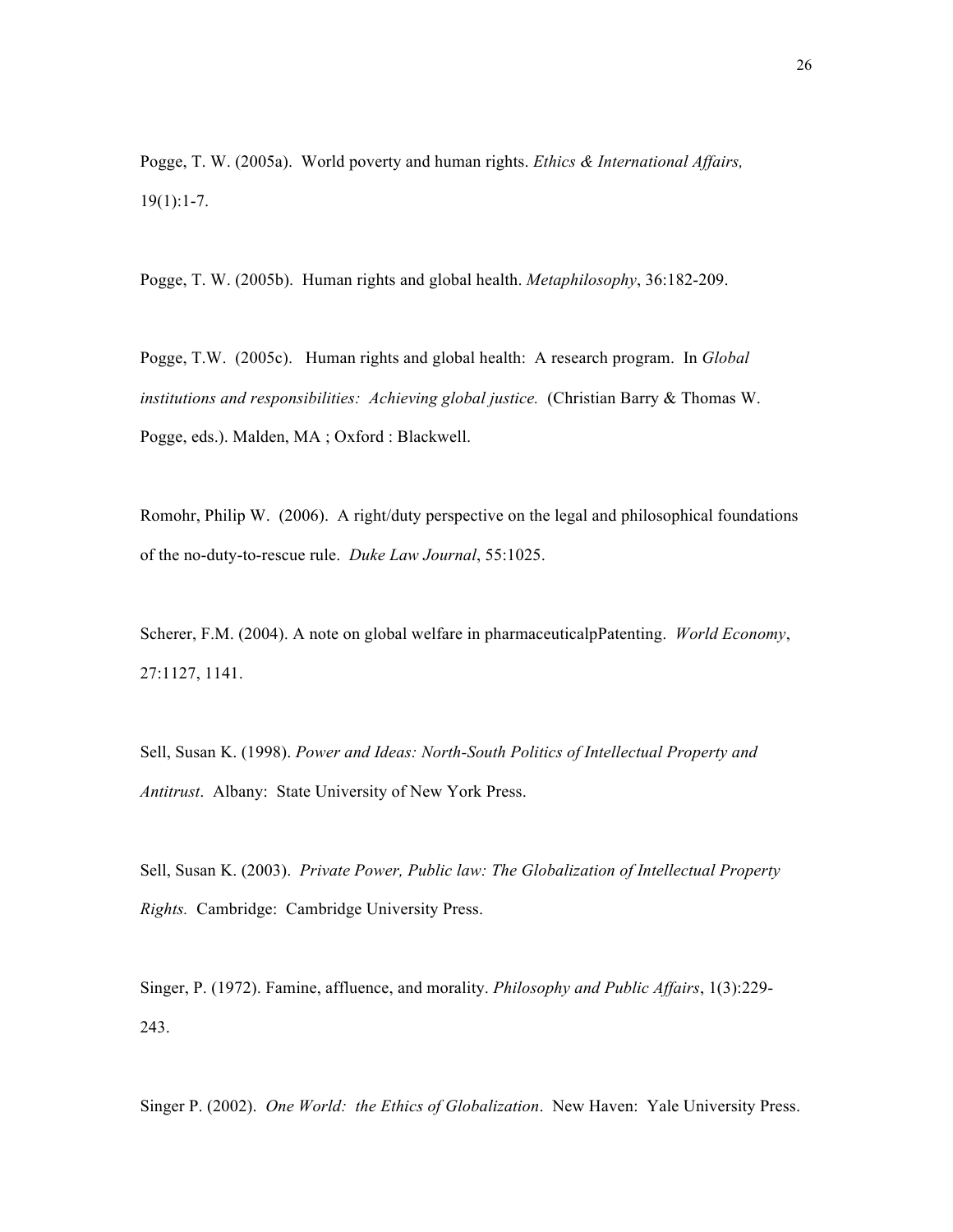Stein, P. & Valery, E. (2004). Competition: an antidote to the high price of prescription drugs. *Health Affairs*, 23(4):151-158.

t' Hoen E. (2002). TRIPS, pharmaceutical patents, and access to essential medicines: a long way from Seattle to Doha. *Chicago Journal of International Law*, 3:27, 29-30.

TRIPS Agreement. (1994). Agreement on Trade-Related Aspects of Intellectual Property Rights, Apr. 15, 1994, Marrakesh Agreement Establishing the World Trade Organization, Annex 1C, art. 27.1, Legal Instruments–Results of the Uruguay Round vol. 31, 33 I.L.M. 81 (1994). The United States implemented the WTO agreements in the Uruguay Round Agreements Act, Pub. L. No. 103-465, 108 Stat. 4809 (1994).

Unger, P. (1996). *Living High and Letting Die: Our Illusion of Innocence*. New York: Oxford University Press.

Volokh, Eugene. (1999). Duties to rescue and the anticooperative effects of law. *Georgetown Law Journal*, 88:105.

Weinrib, Ernest J. (1980). The case for a duty to rescue. *Yale Law Journal*, 90:247.

World Health Organization (2001). *Report of the Workshop on Differential Pricing and Financing of Essential Drugs: A WHO/WTO Secretariat Workshop*, *available at* http://whqlibdoc.who.int/hq/2001/a73725.pdf.